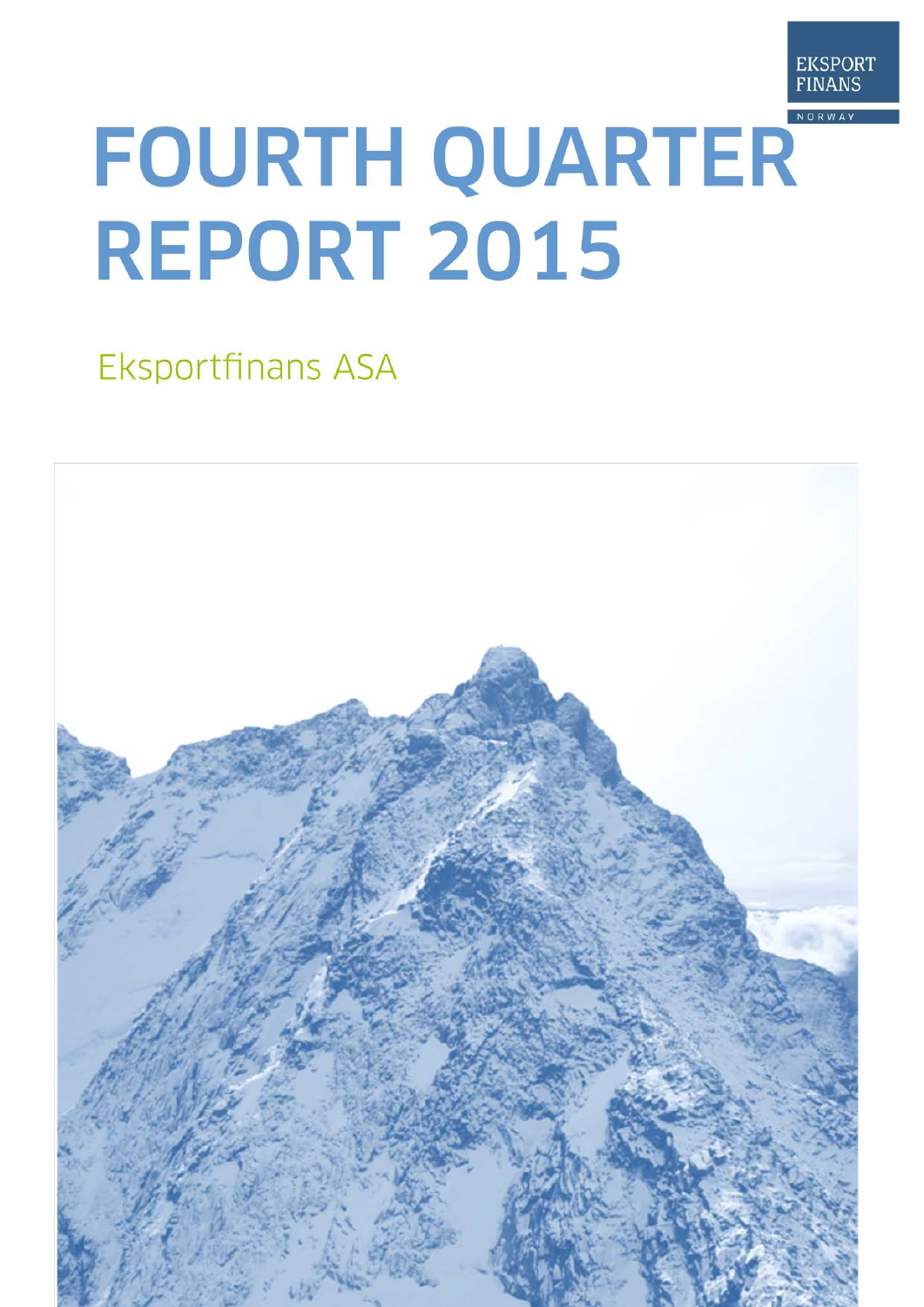| <b>Financial highlights</b>                       | 03                |
|---------------------------------------------------|-------------------|
| Report from the board of directors                | 04                |
| <b>Results</b>                                    | 04                |
| <b>Balance sheet</b>                              | 05                |
| Lending                                           | 05                |
| <b>Securities</b>                                 | 05                |
| <b>Funding</b>                                    | 06                |
| <b>Liquidity</b>                                  | 06                |
| Events after the balance sheet date               | 07                |
| <b>Prospects for 2016</b>                         | 07                |
| Condensed statement of comprehensive income       | 08                |
| <b>Condensed balance sheet</b>                    | 09                |
| Condensed statement of changes in equity          | 10                |
| <b>Condensed cash flow statement</b>              | 11                |
| Notes to the condensed financial statements       | $12 \overline{ }$ |
| Report on review of interim financial information | 24                |
| <b>Responsibility statement</b>                   | 25                |

Cover photo: Stig Unhammer (Skagastølsryggen, Norway)

Some of the information herein constitutes "forward-looking statements" within the meaning of Section 27A of the U.S. Securities Act of 1933, as amended and Section 21E of the U.S. Securities Exchange Act of 1934, as amended. These forward-looking statements rely on a number of assumptions concerning future events. These forward-looking statements involve known and unknown risks, uncertainties and other factors, many of which are outside of Eksportfinans' control, which may cause actual results to differ materially from any future results expressed or implied from the forward-looking statements. As a result, any forward-looking statements included herein should not be regarded as a representation that the plans, objectives, results or other actions discussed will be achieved. Please see the Company's Annual Report on Form 20-F filed with the U.S. Securities and Exchange Commission for a discussion of certain factors that may cause actual results, performance or events to be materially different from those referred to herein. Eksportfinans disclaims any intention or obligation to update or revise any forward-looking statements, whether as a result of new information, future events or otherwise.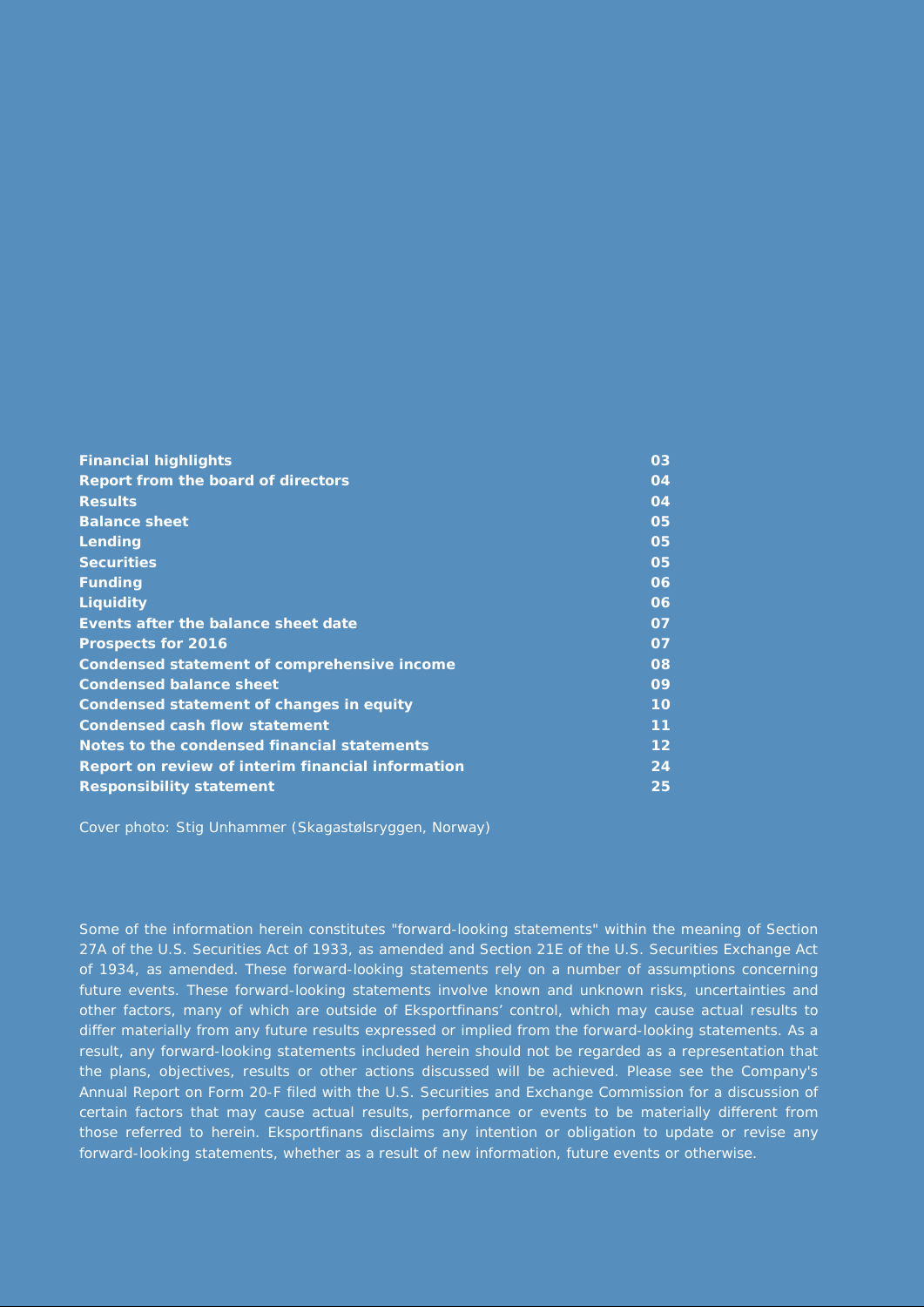### Financial highlights

The information for the fourth quarters and the years ended December 31, 2015 and 2014 are unaudited.

|                                                     | Fourth quarter |           |           | The year |
|-----------------------------------------------------|----------------|-----------|-----------|----------|
| (NOK million)                                       | 2015           | 2014      | 2015      | 2014     |
|                                                     |                |           |           |          |
| Net interest income                                 | 75             | 120       | 374       | 461      |
| Total comprehensive income <sup>1)</sup>            | (100)          | (95)      | (351)     | (4, 315) |
| Return on equity $^{2)}$                            | (5.3%)         | $(4.9\%)$ | $(4.5\%)$ | (43.5%)  |
| Net return on average assets and liabilities 3)     | 0.28%          | 0.42%     | 0.33%     | 0.36%    |
| Net operating expenses / average assets $4$ )       | 0.26%          | 0.20%     | 0.17%     | 0.18%    |
|                                                     |                |           |           |          |
| Total assets                                        | 65,142         | 85,629    | 65,142    | 85,629   |
| Loans outstanding 5)                                | 28,215         | 39,174    | 28,215    | 39,174   |
| Public sector borrowers or quarantors <sup>6)</sup> | 39.6%          | 35.4%     | 39.6%     | 35.4%    |
| Core capital adequacy                               | 36.5%          | 24.3%     | 36.5%     | 24.3%    |
| Capital adequacy                                    | 36.5%          | 24.4%     | 36.5%     | 24.4%    |
|                                                     |                |           |           |          |
| Exchange rate NOK/USD <sup>7)</sup>                 | 8.8090         | 7.4332    | 8.8090    | 7.4332   |

#### **Definitions**

- 1) Total comprehensive income for the period includes net losses on financial instruments at fair value which amount to NOK 791 million for the year ended 2015 compared to net losses of NOK 6,070 million for the year ended 2014. For the fourth quarter of 2015 net losses on financial instruments at fair value amount to NOK 208 million compared to net losses on financial instruments at fair value of NOK 99 million in the fourth quarter of 2014.
- 2) Return on equity: Total comprehensive income for the period/average equity (average of opening and closing balance).
- 3) Net return on average assets and liabilities: The difference between net interest income/average interest generating assets and net interest expense/average interest bearing liabilities (average of daily calculations for the period).
- 4) Net operating expenses (salaries and other administrative expenses + depreciation + other expenses other income)/average assets (average of opening and closing balance).
- 5) Total loans outstanding: Consists of loans due from customers and part of loans due from credit institutions in the balance sheet. Accrued interest and unrealized gains/(losses) are not included. For more information see notes 4, 5 and 6 to the accompanying condensed financial statements.
- 6) The ratio of public sector loans (municipalities, counties and Norwegian and foreign central government, including the Norwegian Guarantee Institute for Export Credits (GIEK) as borrowers or guarantors) to total lending.
- 7) Exchange rate at balance sheet date.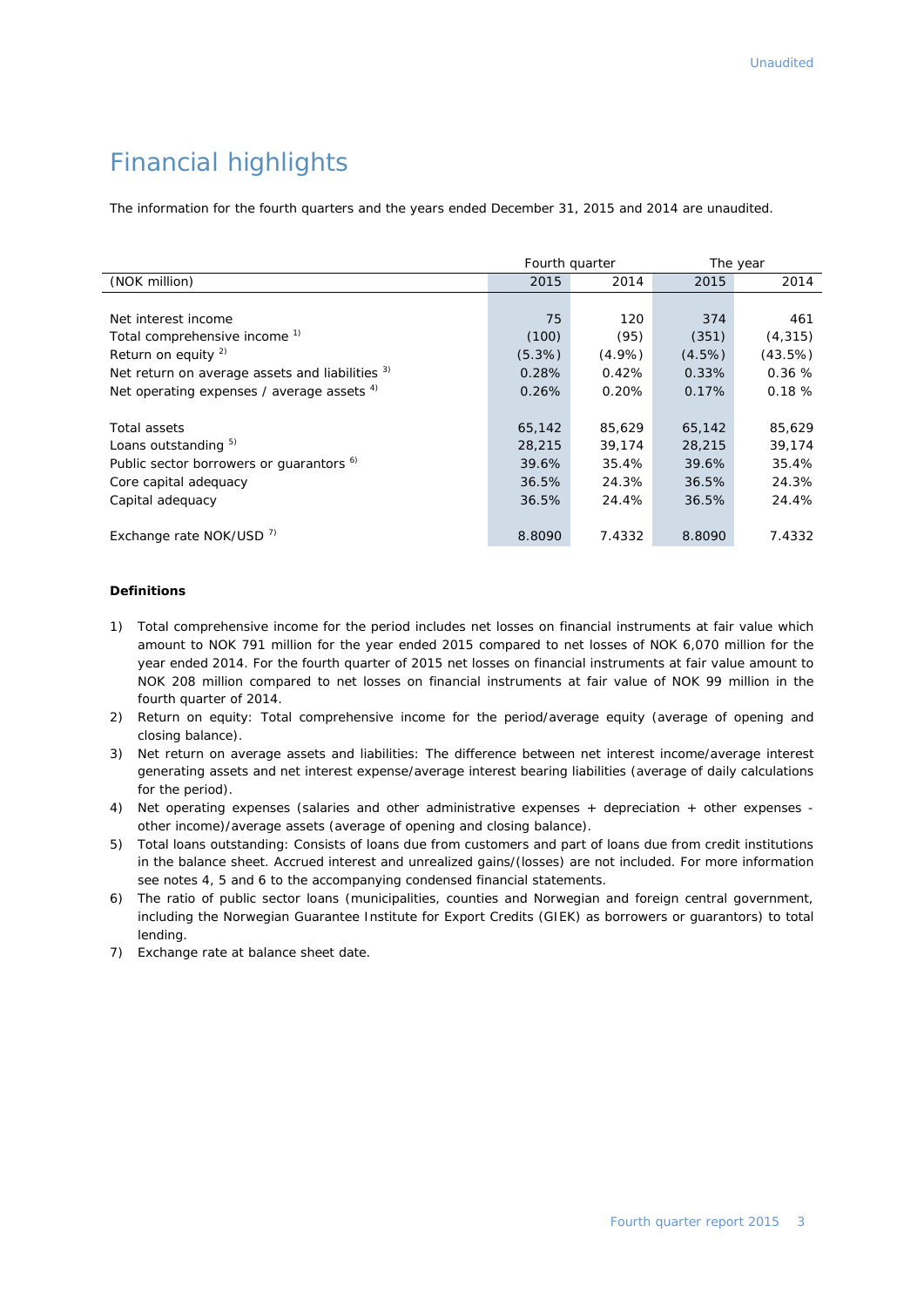### Report from the board of directors

### Results

#### **Fourth quarter 2015**

Net interest income was NOK 75 million for the fourth quarter of 2015 compared to NOK 120 million for the same period in 2014. The reduction is primarily due to a lower level of interest generating assets.

Total comprehensive income was negative NOK 100 million for the fourth quarter of 2015. The comparable figure was negative NOK 95 million for the fourth quarter of 2014. The fluctuations in these figures are primarily due to unrealized losses and gains on Eksportfinans' own debt (as explained in the section "Net other operating income").

#### **Financial year 2015**

Net interest income amounted to NOK 374 million in 2015, compared to NOK 461 million in 2014. The lower net interest income was mainly a result of the lower level of interest generating assets.

#### **Profit/(loss) for the period**

Total comprehensive income in 2015 was negative NOK 351 million, compared to negative NOK 4,314 million in 2014. The negative figures were primarily due to the reversal of previously unrealized gains on Eksportfinans' own debt.

Table 1 below shows the calculation of the non-IFRS measure of profit, excluding unrealized gains and losses on financial instruments and realized losses hedged by the Portfolio Hedge Agreement ("PHA"), with the corresponding return on equity. This calculation may be of interest to investors because it allows assessment of the performance of the underlying business operations without the volatility caused by fair value fluctuations, including specifically the reversal of previously recognized unrealized gains on Eksportfinans' own debt.

Profit, excluding unrealized gains and losses and excluding realized losses hedged by the PHA, amounted to NOK 172 million in 2015. This was an increase of NOK 42 million compared to 2014. The primary reason for this increase is a gain in the first quarter of 2015 of around NOK 30 million before tax,

| rable 1. Non-Trk3 pront for the period                                                                                                                                        |                |                |             |              |
|-------------------------------------------------------------------------------------------------------------------------------------------------------------------------------|----------------|----------------|-------------|--------------|
|                                                                                                                                                                               | Fourth quarter |                | The year    |              |
| (NOK million)                                                                                                                                                                 | 2015           | 2014           | 2015        | 2014         |
| Comprehensive income according to IFRS                                                                                                                                        | (100)          | (95)           | (351)       | (4, 315)     |
| Net unrealized losses/(gains)<br>Unrealized gains/(losses) related to Glitnir <sup>1)</sup><br>Realized losses/(gains) hedged by the Portfolio                                | 133<br>(15)    | 85<br>(10)     | 700<br>(12) | 6,017<br>(7) |
| Hedge Agreement (PHA) <sup>2)</sup><br>Tax effect of the items above                                                                                                          | 62<br>(69)     | $\Omega$<br>36 | 62<br>(227) | ∩<br>(1,566) |
| Non-IFRS profit for the period excluding<br>unrealized<br>gains/(losses) on financial instruments and excluding<br>realized losses/(gains) hedged by the PHA                  | 11             | 16             | 172         | 130          |
| Return on equity based on profit for the period excluding<br>unrealized gains/(losses) on financial instruments and<br>excluding realized losses/(gains) hedged by the PHA 3) | 0.6%           | 0.9%           | 2.3%        | 1.8%         |

**Table 1: Non-IFRS profit for the period**

1) Reversal of previously recognized gains/losses (at exchange rates applicable at reporting date).

2) Securities have been sold with realized gains/losses. These gains and losses are covered by the PHA, and will be settled according to that agreement. Eksportfinans therefore believes it is useful for investors to present this non-IFRS profit figure with such gains/losses excluded due to the economic arrangement under, and the accounting impacts of, the PHA.

3) Return on equity: Profit for the period/average equity adjusted for proposed not distributed dividends.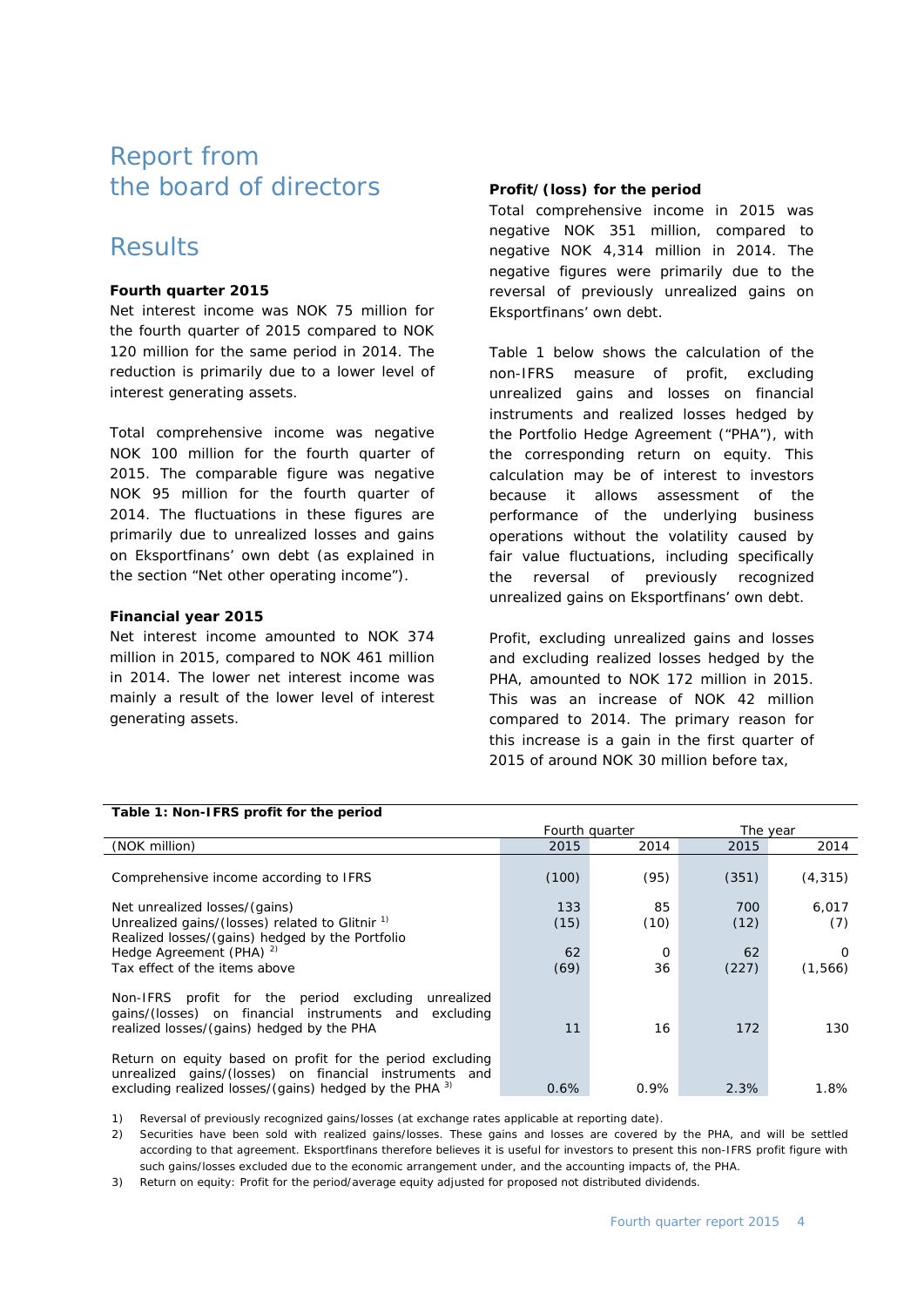related to the realization of ISK 2 billion of previously frozen funds in Iceland. Also affecting this result positively is a reversal of a contingency of NOK 26 million related to Lehman Brothers International (Europe) (in administration) in the second quarter and an actuarial gain of NOK 25 million after tax related to changes in estimated pension commitments in 2015. The lower level of interest generating assets had an adverse effect.

#### **Net other operating income**

Net other operating income was negative NOK 780 million in 2015 compared to negative NOK 6,060 million in 2014. These figures are primarily due to large fluctuations in the credit spreads of Eksportfinans' own debt. In 2015, unrealized gains on Eksportfinans' own debt amounted to NOK 365 million compared to unrealized losses of NOK 9,313 million in 2014 (see note 2 to the accompanying condensed financial statements). Net of derivatives, this resulted in an unrealized loss of NOK 682 million in 2015 (whereof around NOK 680 million is due to the before mentioned credit spread effects), compared to an unrealized loss of NOK 6,023 million in 2014 (see note 15 to the accompanying condensed financial statements).

The cumulative unrealized gain on Eksportfinans' own debt, net of derivatives, is NOK 1,628 million as of December 31, 2015 (whereof around NOK 1,630 million is due to credit spread effects), compared to NOK 2,310 million as of December 31, 2014.

#### **Total operating expenses**

Total operating expenses amounted to NOK 142 million in 2015, compared to NOK 180 million in 2014. The main reasons for this decrease are high litigation expenses in 2014, combined with a generally lower level of expenses in 2015. A smaller balance sheet has led to a natural reduction in activity. Consequently voluntary severance packages were granted to 11 employees at the end of 2015. This was provisioned for in the last quarter of 2015.

### Balance sheet

Total assets amounted to NOK 65.1 billion at December 31, 2015, compared to NOK 85.6 billion at December 31, 2014. The reduction was mainly due to repayments on the debt portfolio.

Outstanding bond debt was NOK 51.2 billion at December 31, 2015, compared to NOK 66.4 billion at December 31, 2014. Again, the decrease was mainly due to repayments on the debt portfolio.

The core capital ratio was 36.5 percent at December 31, 2015 compared to 24.3 percent at December 31, 2014.

### Lending

The volume of outstanding export loans was NOK 26.4 billion at December 31, 2015, compared to NOK 36.1 billion at December 31, 2014. The decrease in volume of outstanding export loans is due to scheduled maturities combined with no new lending.

Eksportfinans' involvement in local government lending totaled NOK 1.8 billion at December 31, 2015, compared to NOK 3.0 billion at December 31, 2014.

The negative impact of decreasing oil prices on the oil and oil services industries in Norway and worldwide does not affect Eksportfinans' loan book in any material way as the relevant loans are secured by guarantees from either GIEK (The Norwegian Guarantee Institute for Export Credits) and/or highly rated banks.

### **Securities**

The total securities portfolio was NOK 24.2 billion at December 31, 2015 compared to NOK 28.0 billion at December 31, 2014.

The securities portfolio consists of two different sub-portfolios. The first is subject to the PHA with Eksportfinans' shareholders which has been in place since February 29,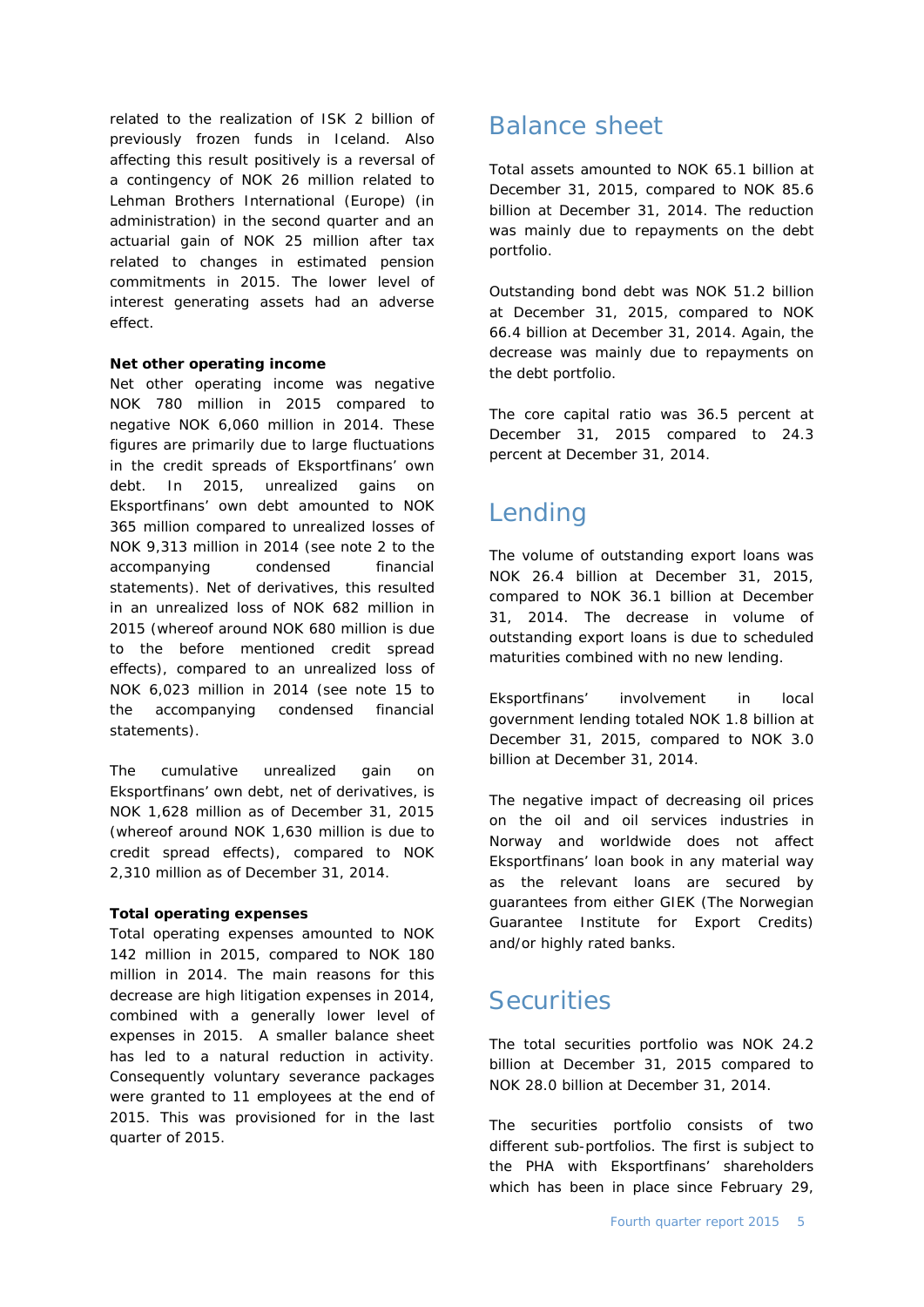2008 (the "PHA portfolio"), and the second is maintained for the purpose of liquidity (the "liquidity reserve portfolio").

The fair value of the PHA portfolio was NOK 6.2 billion at December 31, 2015, compared to NOK 6.9 billion at December 31, 2014. For further information on the PHA see Note 14 to the accompanying condensed financial statements.

The fair value of the liquidity reserve portfolio was NOK 18.0 billion at December 31, 2015, compared to NOK 21.1 billion at December 31, 2014.

### Funding

Eksportfinans did not seek new long term funding in 2015.

### **Liquidity**

As at December 31, 2015, short term liquidity amounted to NOK 20.8 billion, consisting of the liquidity reserve portfolio of

**Tale 2: Estimated cumulative liquidity**

NOK 18.0 billion and cash equivalents of NOK 2.8 billion. Including the PHA portfolio of NOK 6.2 billion, total liquidity reserves amounted to NOK 27.0 billion at year-end 2015. The company manages liquidity risk both through matching maturities for assets and liabilities and through stress-testing for the short and medium term.

A maturity analysis of financial liabilities based on expected maturities is included in note 16 of the accompanying condensed financial statements.

Table 2 below shows cumulative liquidity, as measured by short-term liquidity as of December 31, 2015, plus maturing loans and investments and minus maturing bond debt, based on estimated maturities.

During 2015, the liquidity position has been affected by foreign exchange rate fluctuations and adverse movements in key market risk factors, primarily on the debt portfolio. In 2015, high levels on the JPY/USD exchange rate led to shorter estimated maturities on the structured bond portfolio.

|                                                     | Estimated     | Estimated loan | Estimated      | Estimated               |
|-----------------------------------------------------|---------------|----------------|----------------|-------------------------|
|                                                     | debt maturing | receivables    | investments    | cumulative              |
| (NOK billion)                                       | 2)            | maturing $3)$  | maturing $4$ ) | liquidity <sup>5)</sup> |
|                                                     |               |                |                |                         |
| Short-term liquidity at Dec. 31, 2015 <sup>1)</sup> |               |                |                | 20.8                    |
| 2016                                                | 29.7          | 9.4            | 1.6            | 2.1                     |
| 2017                                                | 10.3          | 5.3            | 1.8            | (1.1)                   |
| 2018                                                | 1.7           | 3.8            | 0.5            | 1.4                     |
| 2019                                                | 2.4           | 3.0            | 0.4            | 2.4                     |
| 2020                                                | 1.4           | 2.9            | 0.3            | 4.2                     |
| 2021                                                | 2.3           | 1.3            | 0.5            | 3.7                     |
| 2022                                                | 0.4           | 0.9            | 0.4            | 4.6                     |
| 2023                                                | 0.4           | 0.6            | 0.3            | 5.1                     |
| 2024                                                | 0.4           | 0.4            | 0.3            | 5.3                     |
| Thereafter                                          | 3.9           | 0.7            | 0.5            | 2.7                     |
| Total                                               | 52.9          | 28.3           | 6.5            |                         |

1) Short-term liquidity is comprised of the sum of the Liquidity Reserve Portfolio (at fair value) and deposits.

2) Principal amount of own debt securities. The column includes single- and multi-callable issues. Includes principal cash flows of derivatives economically hedging structured bond debt. For the structured bond debt with call and trigger options, the expected maturity is estimated using a sophisticated valuation system. The actual maturities might differ from these estimations.

3) Represents principal amount of loan receivables.

4) Represents principal amount of investments in the PHA portfolio.

5) Represents estimated cumulative liquidity at year-end (calculated as the amount at prior period end minus estimated long-term debt maturing during period plus estimated loans receivable and long-term investments maturing during the period) except for the first row which states the actual liquidity at December 31, 2015.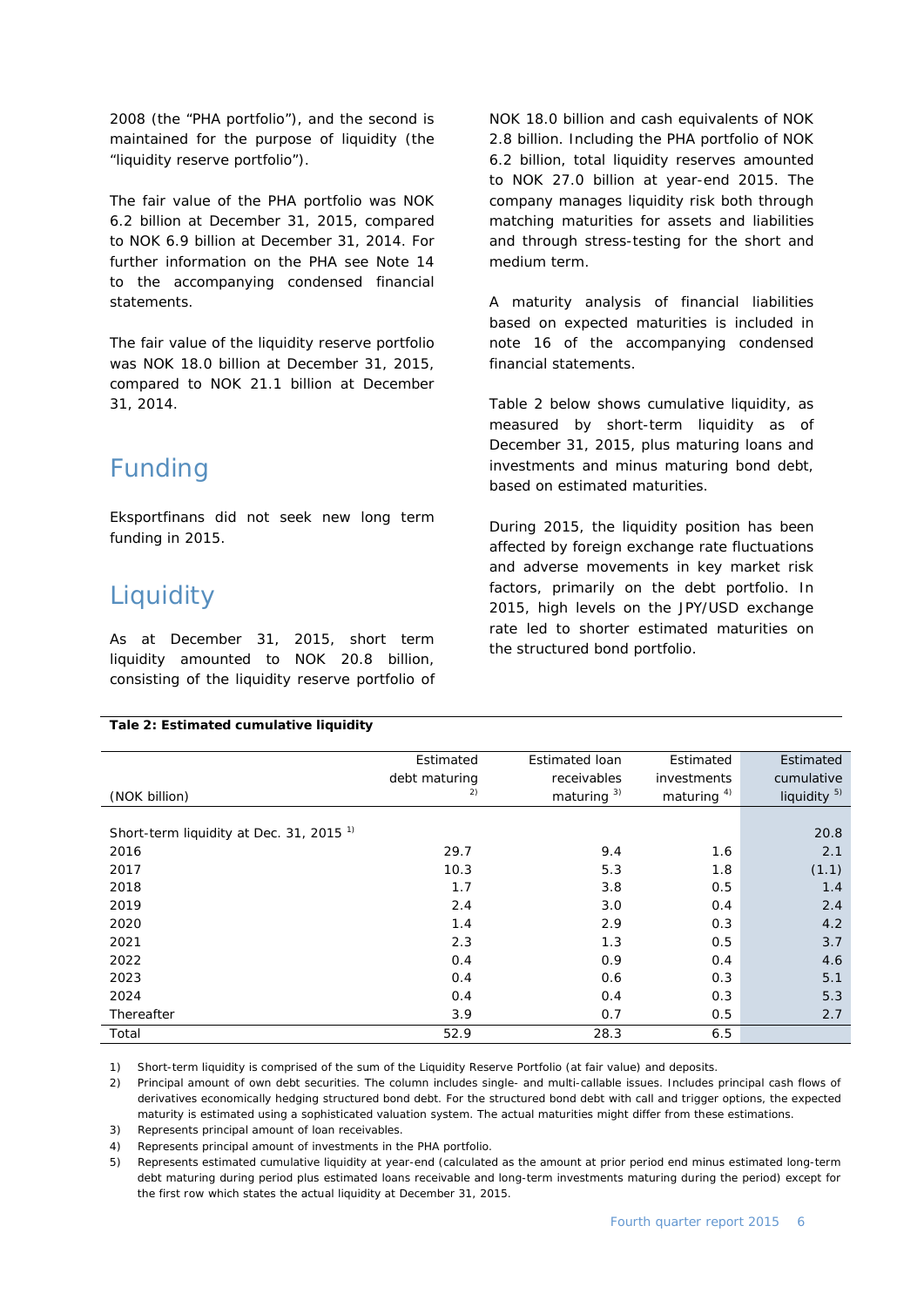Market developments have been within the scenarios covered in the company's liquidity planning activities. Liquidity reserves combined with loan prepayments in addition to the company's liquidity contingency plans are expected to meet liquidity needs going forward. This includes the company's USD 1 billion credit facility (see note 14) with its three largest owner banks.

### Events after the balance sheet date

There are no events after the balance sheet date materially affecting the financial statements.

### Prospects for 2016

Eksportfinans will continue to pursue its strategy of actively managing its loan portfolio and other assets and liabilities in

2016, with the overall objective of preserving company value. Maturing loans, debt and investments in combination with the absence of new loans will continue to affect Eksportfinans' financial performance in 2016 and beyond. An expected reduction of the balance sheet will reduce the company's ordinary income. Furthermore, accumulated unrealized gains due to price fluctuations of Eksportfinans' own debt, amounting to NOK 1,628 million (net of derivatives) as of December 31, 2015, will continue to be reversed as unrealized losses in the future.

Eksportfinans enters 2016 with solid capital and liquidity reserves. The board will closely monitor developments in the international capital markets and their impact on Eksportfinans' balance sheet and liquidity. Appropriate liquidity contingency plans will be maintained in accordance with Eksportfinans' needs.

Oslo, February 19, 2016 EKSPORTFINANS ASA The board of directors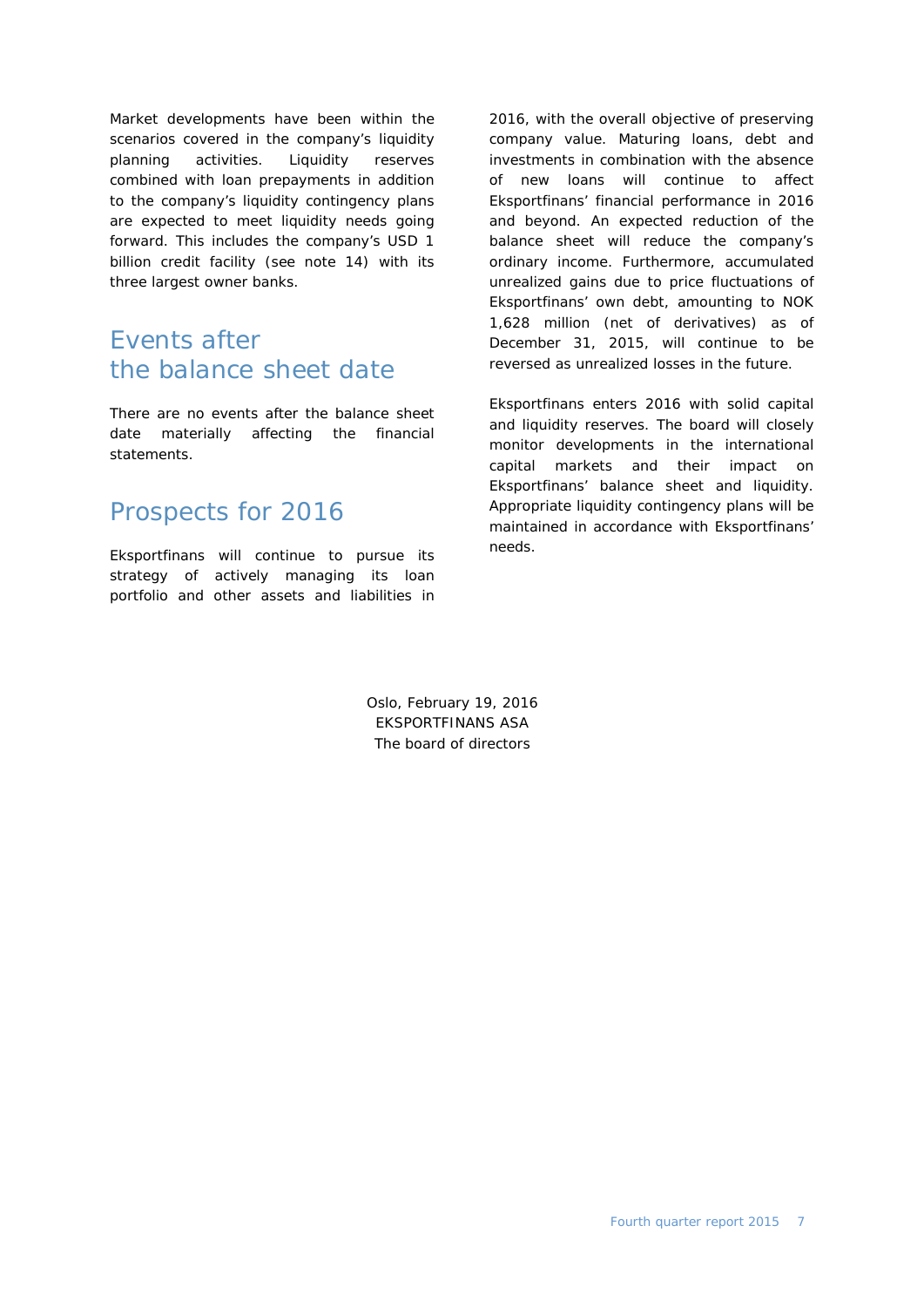### Condensed statement of comprehensive income

The information for the three months ended December 31, 2015 and 2014 are unaudited. The information as of and for the years ended December 31, 2015 and December 31, 2014 are derived from the company's audited consolidated financial statements as of and for the years ended December 31, 2015 and December 31, 2014.

|                                     |       | Fourth quarter |       | Full year |             |
|-------------------------------------|-------|----------------|-------|-----------|-------------|
| (NOK million)                       | 2015  | 2014           | 2015  | 2014      | <b>Note</b> |
|                                     |       |                |       |           |             |
| Interest and related income         | 393   | 525            | 1,776 | 2,261     |             |
| Interest and related expenses       | 318   | 405            | 1,402 | 1,800     |             |
| Net interest income                 | 75    | 120            | 374   | 461       |             |
|                                     |       |                |       |           |             |
| Net commissions related to banking  |       |                |       |           |             |
| services                            | 0     | 0              | (2)   | (2)       |             |
| Net gains/(losses) on               |       |                |       |           |             |
| financial instruments at fair value | (208) | (99)           | (792) | (6,070)   | 2,15        |
| Other income                        | 3     | 3              | 14    | 12        |             |
| Net other operating                 |       |                |       |           |             |
| income/(loss)                       | (205) | (96)           | (780) | (6,060)   |             |
|                                     |       |                |       |           |             |
| <b>Total operating income</b>       | (130) | 24             | (406) | (5, 599)  |             |
|                                     |       |                |       |           |             |
| Salaries and other administrative   |       |                |       |           |             |
| expenses                            | 36    | 39             | 115   | 154       |             |
| Depreciations                       | 4     | 4              | 16    | 16        |             |
| Other expenses                      | 6     | 4              | 11    | 10        |             |
| <b>Total operating expenses</b>     | 46    | 47             | 142   | 180       |             |
|                                     |       |                |       |           |             |
| Pre-tax operating loss              | (176) | (23)           | (548) | (5, 779)  |             |
| Taxes                               | (68)  | 51             | (172) | (1,506)   |             |
| Profit/loss for the period          | (108) | (74)           | (376) | (4, 274)  |             |
|                                     |       |                |       |           |             |
| Other comprehensive income *        | 8     | (21)           | 25    | (41)      |             |
| Total comprehensive income          | (100) | (95)           | (351) | (4, 315)  |             |
|                                     |       |                |       |           |             |

\* Items that will not be reclassified to profit or loss. The income/(loss) arises from actuarial calculations on pension.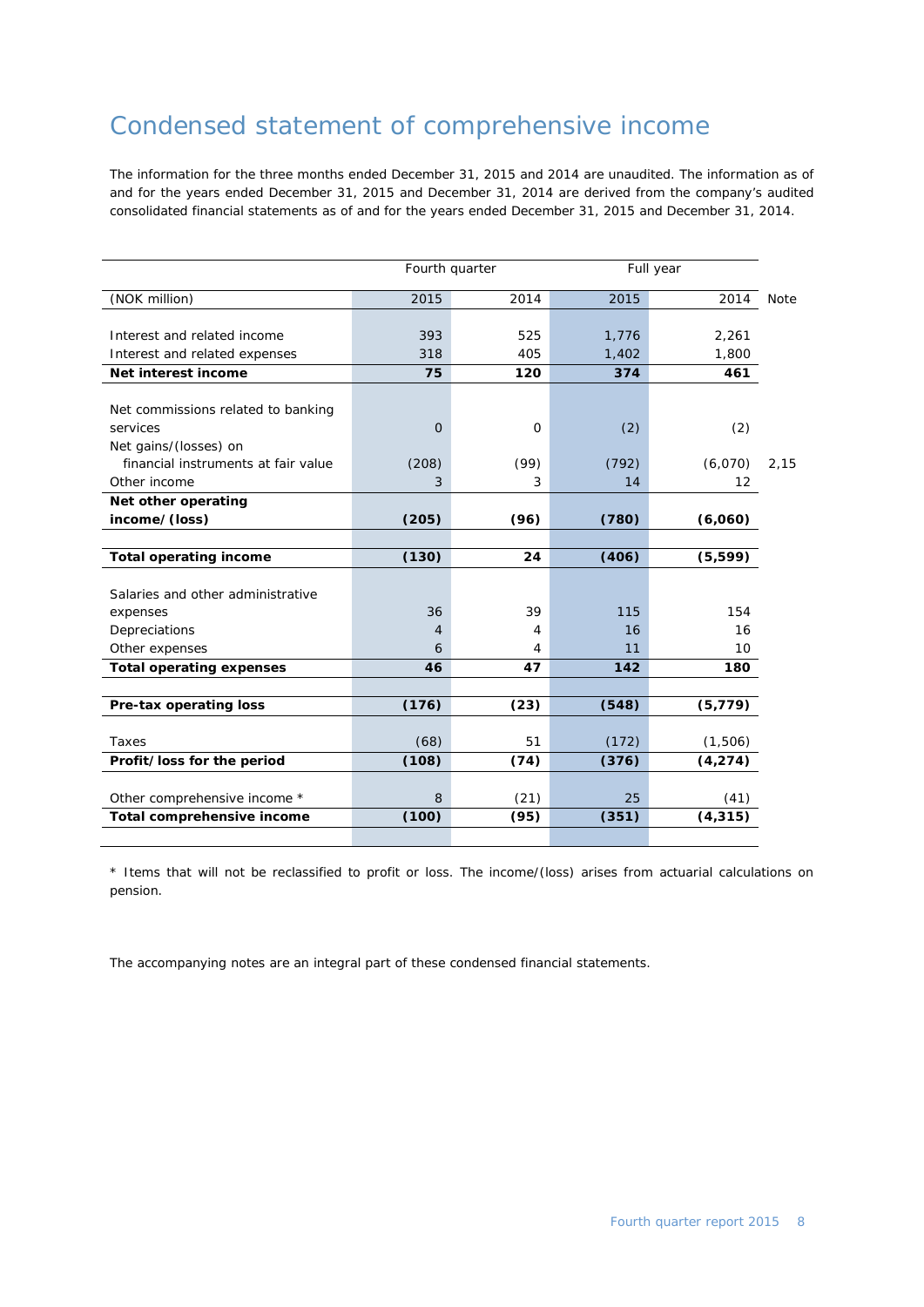### Condensed balance sheet

| (NOK million)                               | Dec 31, 2015  | Dec 31, 2014 | Note  |
|---------------------------------------------|---------------|--------------|-------|
|                                             |               |              |       |
| Loans due from credit institutions 1)       | 7,053         | 12,370       | 4,6,7 |
| Loans due from customers <sup>2)</sup>      | 24,462        | 33,372       | 5,6,7 |
| <b>Securities</b>                           | 24,187        | 27,991       | 8     |
| <b>Financial derivatives</b>                | 4,293         | 7,071        |       |
| Intangible assets                           | $\mathcal{P}$ | 4            |       |
| Property, equipment and investment property | 208           | 217          | 9     |
| Other assets                                | 4,937         | 4,604        | 10    |
| <b>Total assets</b>                         | 65,142        | 85,629       |       |
|                                             |               |              |       |
| Bond debt $3)$                              | 51,174        | 66,413       | 11    |
| <b>Financial derivatives</b>                | 4,398         | 5,129        |       |
| Taxes payable                               | 76            | 372          |       |
| Deferred tax liabilities                    | 1             | 229          |       |
| Other liabilities                           | 1,952         | 4,600        | 12    |
| Provisions                                  | 132           | 161          |       |
| Subordinated debt                           | $\Omega$      | 965          |       |
| <b>Total liabilities</b>                    | 57,733        | 77,869       |       |
|                                             |               |              |       |
| Share capital                               | 2,771         | 2,771        |       |
| Reserve for unrealized gains                | 566           | 1,043        |       |
| Other equity                                | 4,072         | 3,946        |       |
| Total shareholders' equity                  | 7,409         | 7,760        |       |
|                                             |               |              |       |
| Total liabilities and shareholders' equity  | 65,142        | 85,629       |       |
|                                             |               |              |       |

1) Of NOK 7,053 million at December 31, 2015, NOK 6,493 million is measured at fair value through profit or loss and NOK 560 million is measured at amortized cost. Of NOK 12,370 million at December 31, 2014, NOK 12,180 million is measured at fair value through profit or loss and NOK 190 million is measured at amortized cost

2) Of NOK 24,462 million at December 31, 2015, NOK 10,064 million is measured at fair value through profit or loss and NOK 14,398 million is measured at amortized cost. Of NOK 33,372 million at December 31, 2014, NOK 15,207 million is measured at fair value through profit or loss and NOK 18,165 million is measured at amortized cost.

3) Of NOK 51,174 million at December 31, 2015, NOK 35,856 million is measured at fair value through profit or loss and NOK 15,318 million is measured at amortized cost. Of NOK 66,413 million at December 31, 2014, NOK 47,838 million is measured at fair value through profit or loss and NOK 18,575 million is measured at amortized cost.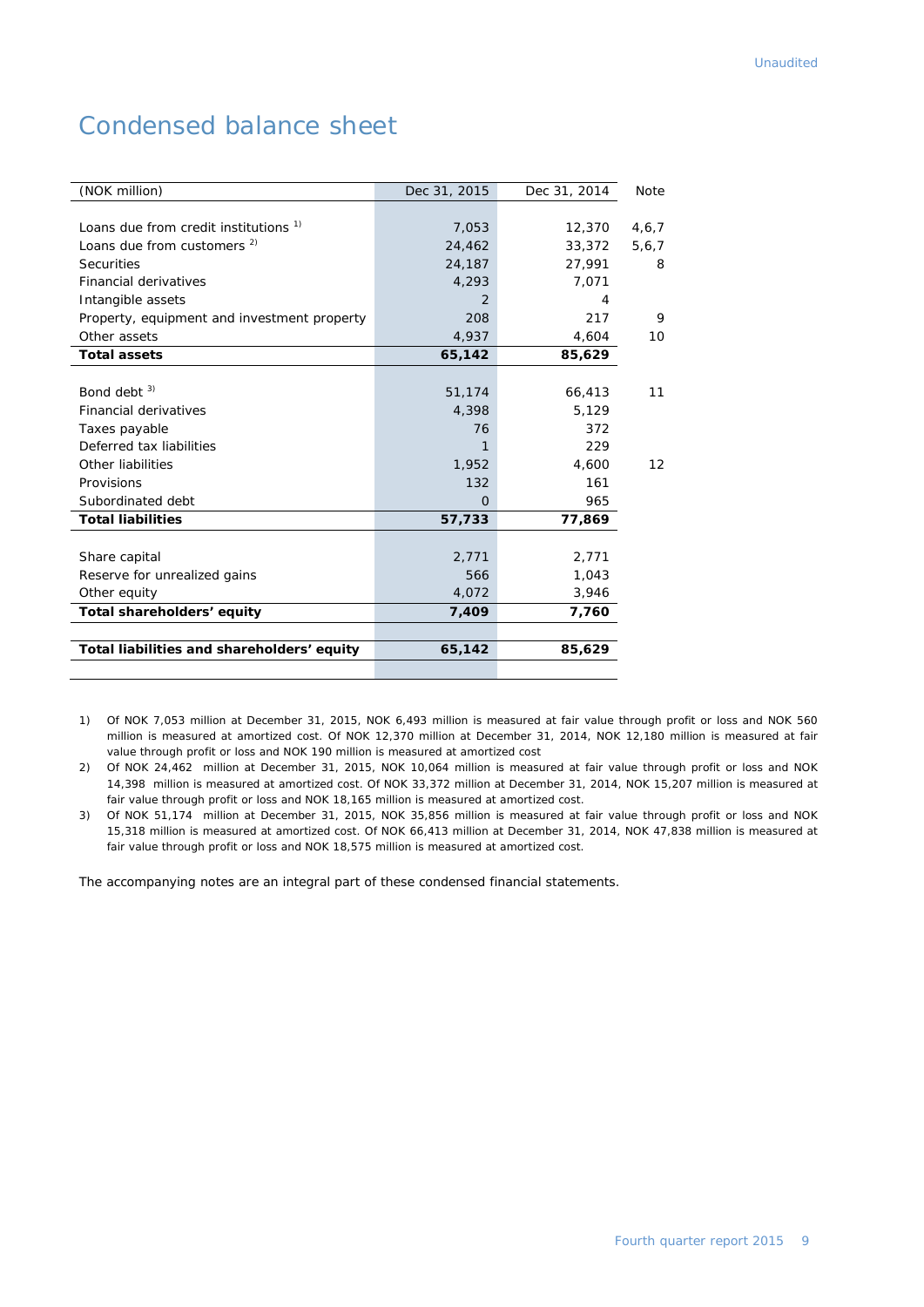|                                    |                      | Reserve             |        |          |
|------------------------------------|----------------------|---------------------|--------|----------|
|                                    | Share                | unrealized          | Other  | Total    |
| (NOK million)                      | capital <sup>*</sup> | qains $\sqrt[8]{ }$ | equity | equity   |
|                                    |                      |                     |        |          |
| Equity at January 1, 2014          | 2,771                | 5,349               | 3,955  | 12,075   |
| Actuarial gains/(losses) and other |                      |                     |        |          |
| comprehensive income               | 0                    | 0                   | (41)   | (41)     |
| Profit/(loss) for the period       | 0                    | (4,306)             | 32     | (4, 273) |
| Equity at December 31, 2014        | 2,771                | 1,043               | 3,946  | 7,760    |
|                                    |                      |                     |        |          |
| Equity at January 1, 2015          | 2.771                | 1.043               | 3,946  | 7,760    |
| Actuarial gains/(losses) and other |                      |                     |        |          |
| comprehensive income               | O                    | O                   | 25     | 25       |
| Profit/(loss) for the period       | 0                    | (477)               | 101    | (376)    |
| Equity at December 31, 2015        | 2,771                | 566                 | 4,072  | 7,409    |

### Condensed statement of changes in equity

\*) Restricted equity that cannot be paid out to the owners without a shareholder resolution to reduce the share capital in accordance with the Public Limited Companies Act under Norwegian Law.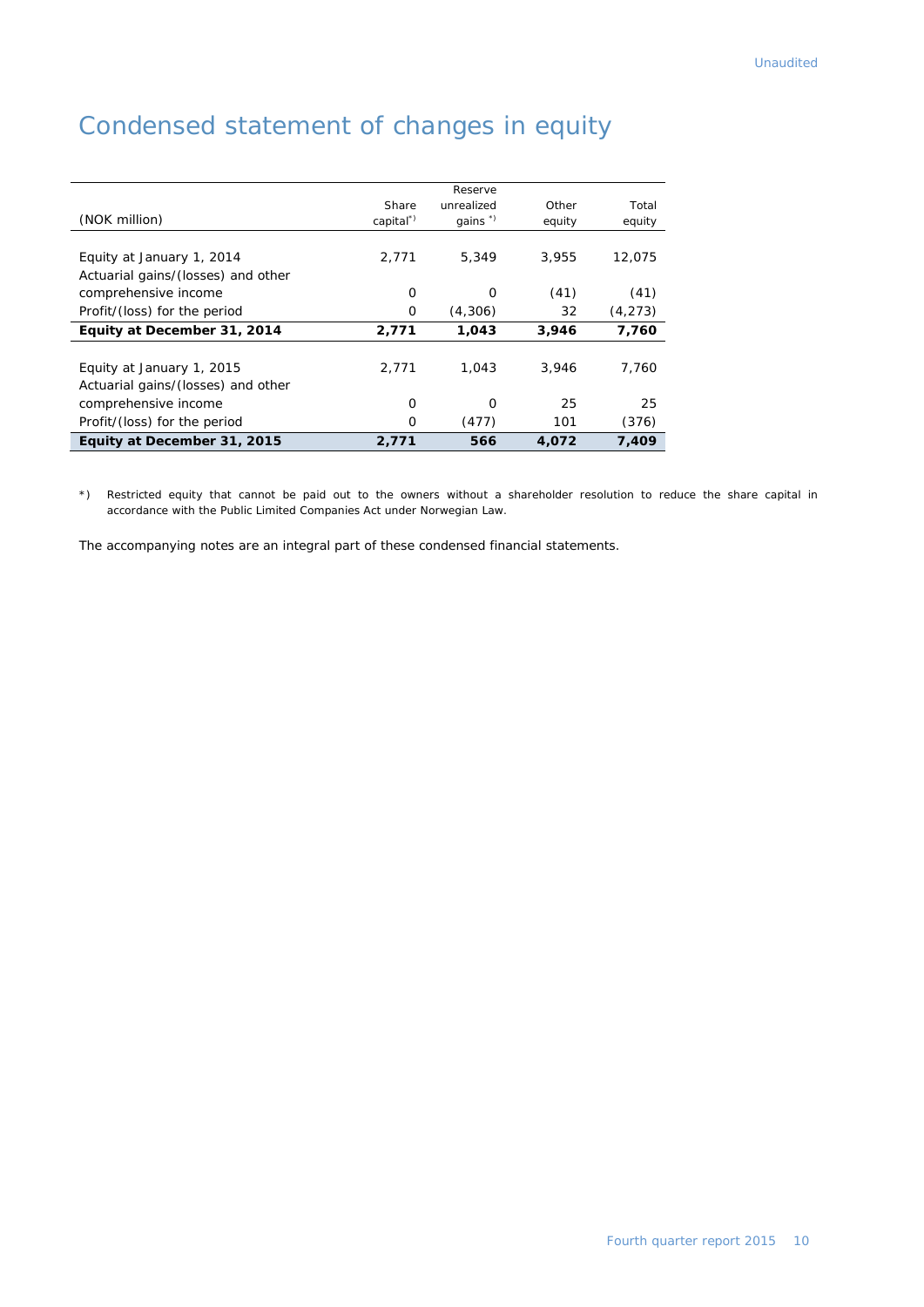### Condensed cash flow statement

|                                                                     | The year  |           |
|---------------------------------------------------------------------|-----------|-----------|
| (NOK million)                                                       | 2015      | 2014      |
|                                                                     |           |           |
| Pre-tax operating profit/(loss)                                     | (548)     | (5, 779)  |
| Provided by operating activities:                                   |           |           |
| Accrual of contribution from the Norwegian government               | (163)     | (169)     |
| Unrealized losses/(gains) on financial instruments at fair value    | 699       | 6,017     |
| Depreciation                                                        | 16        | 16        |
| Principal collected on loans                                        | 14,016    | 23,438    |
| Purchase of financial investments (trading)                         | (12,092)  | (22, 775) |
| Proceeds from sale or redemption of financial investments (trading) | 17,458    | 22,713    |
| Contribution paid by the Norwegian government                       | Ο         | 337       |
| Taxes paid                                                          | (361)     | (1)       |
| Changes in:                                                         |           |           |
| Accrued interest receivable                                         | 568       | 96        |
| Other receivables                                                   | 468       | (730)     |
| Accrued expenses and other liabilities                              | (3,856)   | (910)     |
| Net cash flow from operating activities                             | 16,205    | 22,253    |
|                                                                     |           |           |
| Proceeds from sale or redemption of financial investments           | 2         | 1,010     |
| Net cash flow from financial derivatives                            | 6,948     | 7,197     |
| Purchases of fixed assets                                           | (6)       | (18)      |
| Net proceeds from sales of fixed assets                             | 1         | 0         |
| Net cash flow from investing activities                             | 6,945     | 8,189     |
|                                                                     |           |           |
| Change in debt to credit institutions                               | (2)       | 2         |
| Principal payments on bond debt                                     | (26, 160) | (31, 809) |
| Repayment of subordinated debt                                      | (1,083)   | 0         |
| Net cash flow from financing activities                             | (27, 245) | (31, 807) |
|                                                                     |           |           |
| Net change in cash and cash equivalents *)                          | (4,095)   | (1, 365)  |
| Cash and cash equivalents at beginning of period                    | 6,013     | 6,254     |
| Effect of exchange rates on cash and cash equivalents               | 909       | 1,124     |
| Cash and cash equivalents <sup>*</sup> ) at end of period           | 2,827     | 6,013     |
|                                                                     |           |           |

\*) Cash equivalents are defined as bank deposits with original maturity less than three months.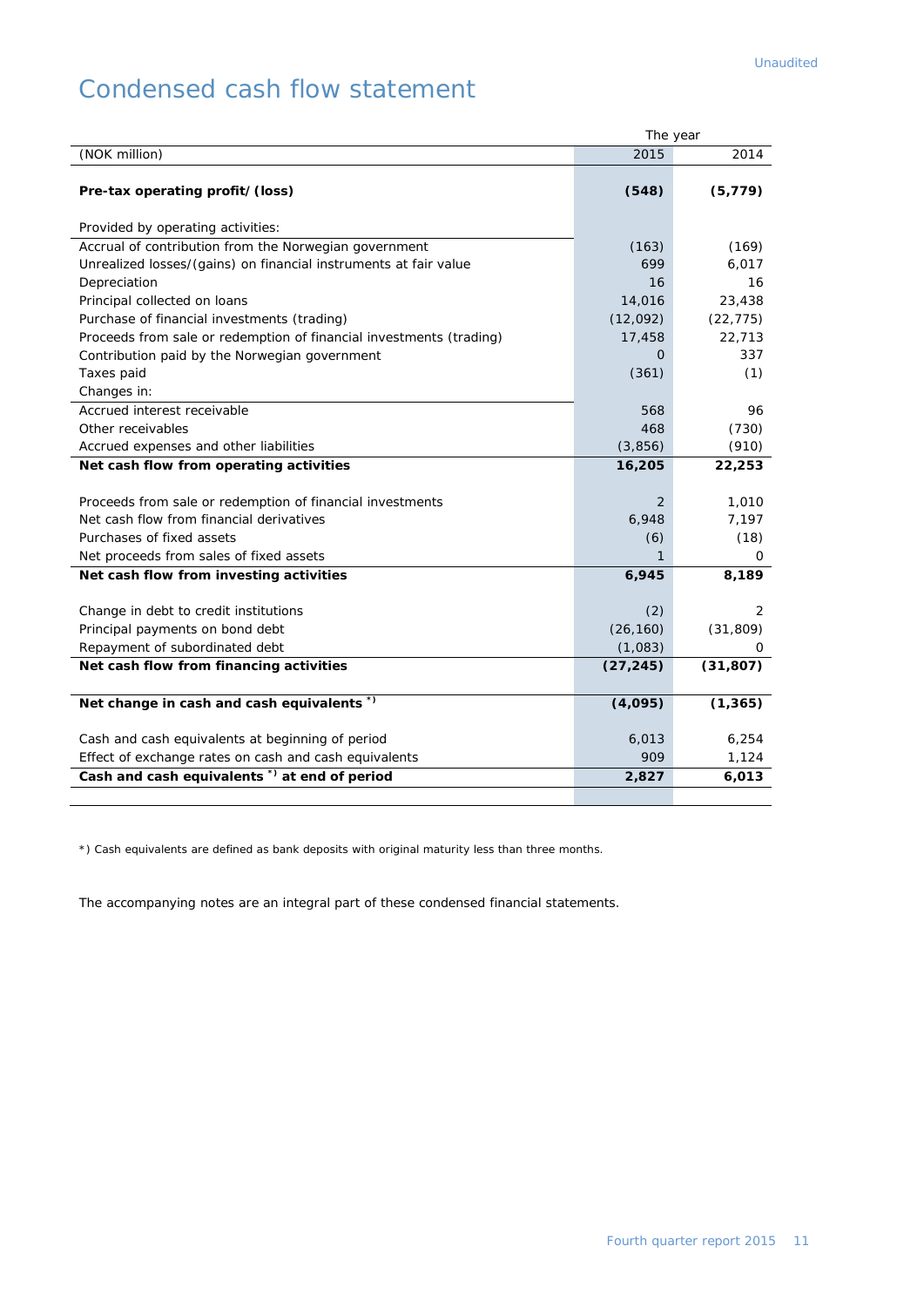### Notes to the accounts

### 1. Accounting policies

Eksportfinans' fourth quarter condensed interim financial statements have been presented in accordance with International Financial Reporting Standards (**IFRS**), in line with IFRS as adopted by the European Union (**EU**). The condensed interim financial statements have been prepared in accordance with IAS 34, Interim Financial Reporting.

The accounting policies and methods of computation applied in the preparation of these condensed interim financial statements (including information as of and for the year ended December 31, 2014) are the same as those applied in Eksportfinans' annual financial statements of 2014. Those financial statements were approved for issue by the Board of Directors on February 13, 2015 and included in the company's Annual Report on Form 20-F for the year-end December 31, 2014. These policies have been consistently applied to all the periods presented. These financial statements should be read in conjunction with the annual report on Form 20-F for the year ended December 31, 2014. Judgments made in the preparations of these financial statements are the same as those made in the year-end financial statements. The interim financial statements do not include risk disclosures which should be read in conjunction with the annual financial statements.

The information for the three months and twelve months ended December 31, 2015 and 2014 is unaudited. The information as of and for the year ended December 31, 2014 is derived from the company's audited consolidated financial statements as of and for the year ended December 31, 2014.

### 2. Net gains/(losses) on financial instruments at fair value

#### Fourth quarter The year (NOK million) 2015 2014 2015 2014 Securities held for trading the state of the securities held for trading the state of the state of the state of the state of the state of the state of the state of the state of the state of the state of the state of the st Financial derivatives (15) (18) (63) (63) (63) Other financial instruments at fair value (1) (2) 34 (4) **Net realized gains/(losses) (76) (13) (92) (53)** Loans and receivables (20) (3) (99) (6) Securities  $^{1)}$  23 (102) (201) 416 Financial derivatives <sup>2)</sup> (188) 1,371 (765) 2,880 Bond debt <sup>3) 4)</sup>  $\begin{pmatrix} 3 & 3 & 4 \end{pmatrix}$  (9,313) Subordinated debt and capital contribution securities  $3^{3/4}$   $3^{2}$   $3^{3}$   $3^{2}$   $3^{2}$  0 Other (1) 5 0 6 **Net unrealized gains/(losses) (133) (86) (700) (6,017) Net realized and unrealized gains/(losses) (209) (99) (792) (6,070)**

#### **Net realized and unrealized gains/(losses) on financial instruments at fair value**

#### 1) Net unrealized gains/(losses) on securities

|                                                               | Fourth quarter |       |       | The year |
|---------------------------------------------------------------|----------------|-------|-------|----------|
| (NOK million)                                                 | 2015           | 2014  | 2015  | 2014     |
|                                                               |                |       |       |          |
| Securities held for trading                                   | 49             | (22)  | (100) | 442      |
| Securities designated as at fair value at initial recognition | (26)           | (80)  | (101) | (26)     |
| <b>Total</b>                                                  | 23             | (102) | (201) | 416      |

2) The Portfolio Hedge Agreement entered into in March 2008, is included with a gain of NOK 219 million as of December 31, 2015 and a loss of NOK 382 million as of December 31, 2014.

3) In 2015, Eksportfinans had an unrealized gain of NOK 365 million (loss of NOK 9,313 million in the corresponding period of 2014) on its own debt.

4) In 2015, Eksportfinans had an unrealized loss of NOK 0 million of financial liabilities classified as level 2 in the fair value hierarchy (loss of NOK 1,101 million in the corresponding period of 2014). Of financial liabilities classified as level 3 in the fair value hierarchy, Eksportfinans had a gain of NOK 365 million (loss of NOK 8,212 million in the same period of 2014).

See note 15 for a presentation of the above table including effects from economic hedging.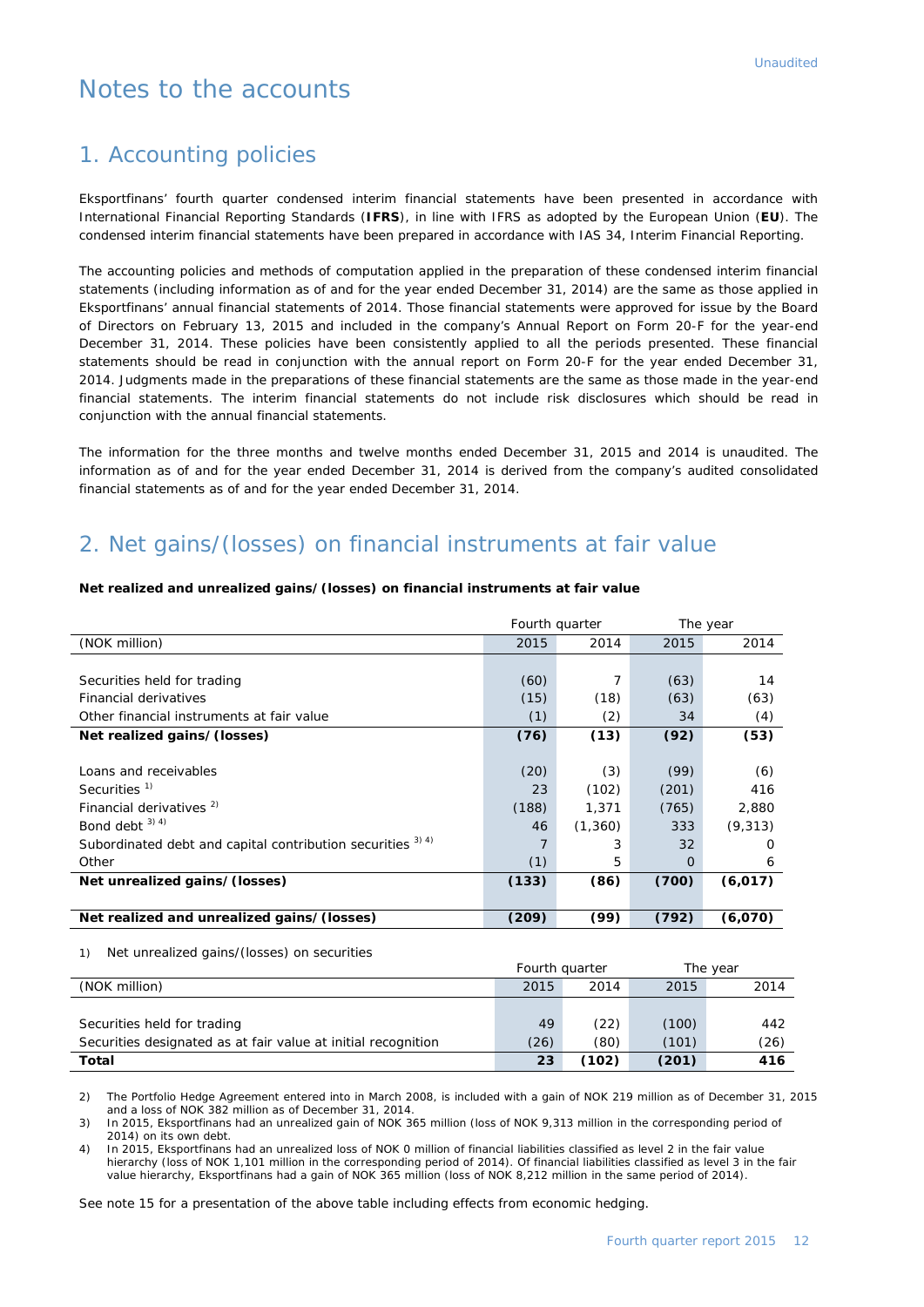#### 3. Capital adequacy

Capital adequacy is calculated in accordance with the CRD IV regulations in force from the Financial Supervisory Authority of Norway. These regulations were implemented as of September 30, 2014. The company has adopted the standardized approach to capital requirements. The CRD IV regulations decreases the company's capital ratio, due to changed risk weights on financial institutions, affecting mainly Eksportfinans' bank guaranteed loans and securities, as well as the CVA (Credit Valuation Adjustment) charge on financial derivatives.

In 2012, related to regulations concerning the calculation of exposures to a single client, the Norwegian FSA granted extended time limits for loans which would otherwise have been in breach of the regulations. The exemption remained for one loan at December 31, 2015, and will stay in place until the loan has reached the regulatory level through scheduled repayments of principal.

#### **Risk-weighted assets and off-balance sheet items**

| (NOK million)             | Dec 31, 2015 |          |             |          | Dec 31, 2014 |  |  |
|---------------------------|--------------|----------|-------------|----------|--------------|--|--|
|                           |              |          |             |          |              |  |  |
|                           |              | Risk-    |             | Risk-    |              |  |  |
|                           | <b>Book</b>  | weighted | <b>Book</b> | weighted |              |  |  |
|                           | value        | value    | value       | value    |              |  |  |
|                           |              |          |             |          |              |  |  |
| Total assets              | 65,142       | 15,127   | 85,629      | 22,213   |              |  |  |
| Off-balance sheet items   |              | 53       |             | 70       |              |  |  |
| Operational risk          |              | 1,079    |             | 1,847    |              |  |  |
| Total currency risk       |              | 704      |             | 546      |              |  |  |
| Total risk-weighted value |              | 16,962   |             | 24,677   |              |  |  |

#### **The company's regulatory capital**

| (NOK million and                   |              |       |              |       |
|------------------------------------|--------------|-------|--------------|-------|
| in percent of risk-weighted value) | Dec 31, 2015 |       | Dec 31, 2014 |       |
|                                    |              |       |              |       |
| Core capital $1$                   | 6.184        | 36.5% | 5.987        | 24.3% |
| Additional capital <sup>2)</sup>   |              | 0.0%  | 37           | 0.1%  |
| Total regulatory capital           |              | 36.5% | 6.024        | 24.4% |

1) Includes share capital, other equity, elements of capital contribution securities and other deductions and additions in accordance with the Norwegian capital adequacy regulations.

2) Includes subordinated debt, the elements of capital contribution securities not included in core capital and other deductions/additions in accordance with the Norwegian capital adequacy regulations.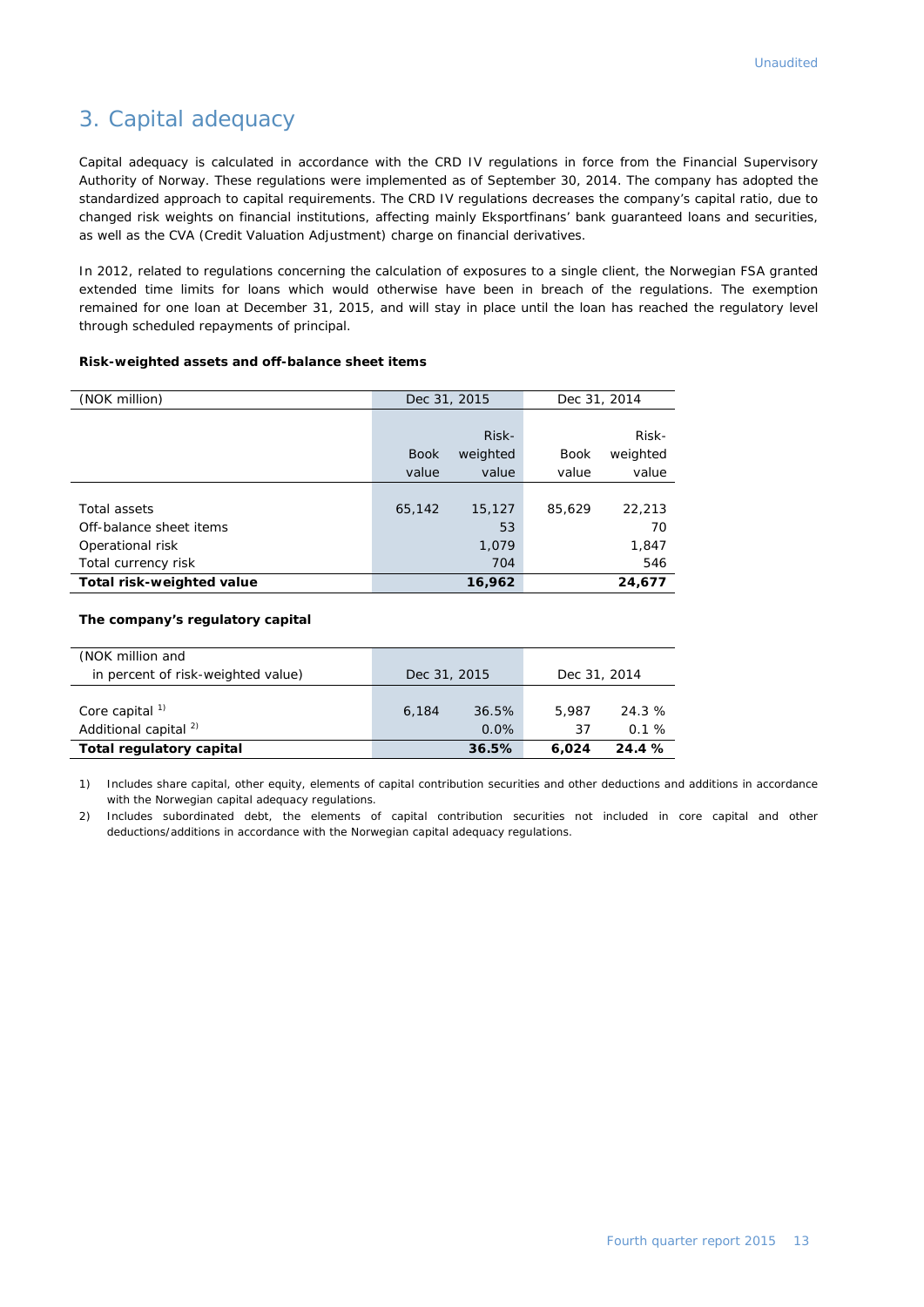### 4. Loans due from credit institutions

| (NOK million)                                              | Dec 31, 2015 | Dec 31, 2014 |
|------------------------------------------------------------|--------------|--------------|
|                                                            |              |              |
| Cash equivalents <sup>1)</sup>                             | 2,828        | 6,013        |
| Other bank deposits and claims on banks <sup>3)</sup>      | 264          | 173          |
| Loans to other credit institutions,                        |              |              |
| nominal amount (also included in note 6) $^{2}$            | 4,110        | 6,268        |
| Accrued interest on loans and unamortized premium/discount |              |              |
| on purchased loans                                         | (17)         | (16)         |
| Adjustment to fair value on loans                          | (132)        | (68)         |
| Total                                                      | 7,053        | 12,370       |

1) Cash equivalents are defined as bank deposits with maturity of less than three months.

- 2) The company has acquired certain loan agreements from banks for which the selling bank provides a repayment guarantee, therefore retaining the credit risk of the loans. Under IFRS these loans are classified as loans to credit institutions. Of the loans to credit institutions these loans amounted to NOK 2,691 million at December 31, 2015 and NOK 4,770 million at December 31, 2014.
- 3) The company has entered into agreements to acquire loans from shareholders and other banks active in the Norwegian market for export financing. The company has placed an initial deposit with the selling bank, which is used as consideration for these purchases. The amounts in the table represent remaining deposit or overdraft related to these agreements.

#### 5. Loans due from customers

| (NOK million)                                              | Dec 31, 2015 | Dec 31, 2014 |
|------------------------------------------------------------|--------------|--------------|
|                                                            |              |              |
| Loans due from customers,                                  |              |              |
| nominal amount (also included in note 6)                   | 24,105       | 32,906       |
| Accrued interest on loans and unamortized premium/discount |              |              |
| on purchased loans                                         | 325          | 398          |
| Adjustment to fair value on loans                          | 32           | 68           |
| Total                                                      | 24,462       | 33,372       |

### 6. Total loans due from credit institutions and customers

Nominal amounts related to loans due from credit institutions (note 4) and customers (note 5), respectively.

| (NOK million)                                        | Dec 31, 2015 | Dec 31, 2014 |
|------------------------------------------------------|--------------|--------------|
|                                                      |              |              |
| Loans due from credit institutions                   | 4,110        | 6,268        |
| Loans due from customers                             | 24,105       | 32,906       |
| <b>Total nominal amount</b>                          | 28,215       | 39,174       |
|                                                      |              |              |
| Commercial loans                                     | 14,066       | 21,333       |
| Government-supported loans                           | 14,149       | 17,841       |
| <b>Total nominal amount</b>                          | 28,215       | 39,174       |
|                                                      |              |              |
| Capital goods                                        | 8,146        | 10,112       |
| Ships                                                | 12,872       | 17,443       |
| Export-related and international activities *)       | 5,402        | 8,535        |
| Direct loans to Norwegian local government sector    | 1,074        | 2,345        |
| Municipal-related loans to other credit institutions | 700          | 700          |
| Loans to employees                                   | 21           | 39           |
| <b>Total nominal amount</b>                          | 28,215       | 39,174       |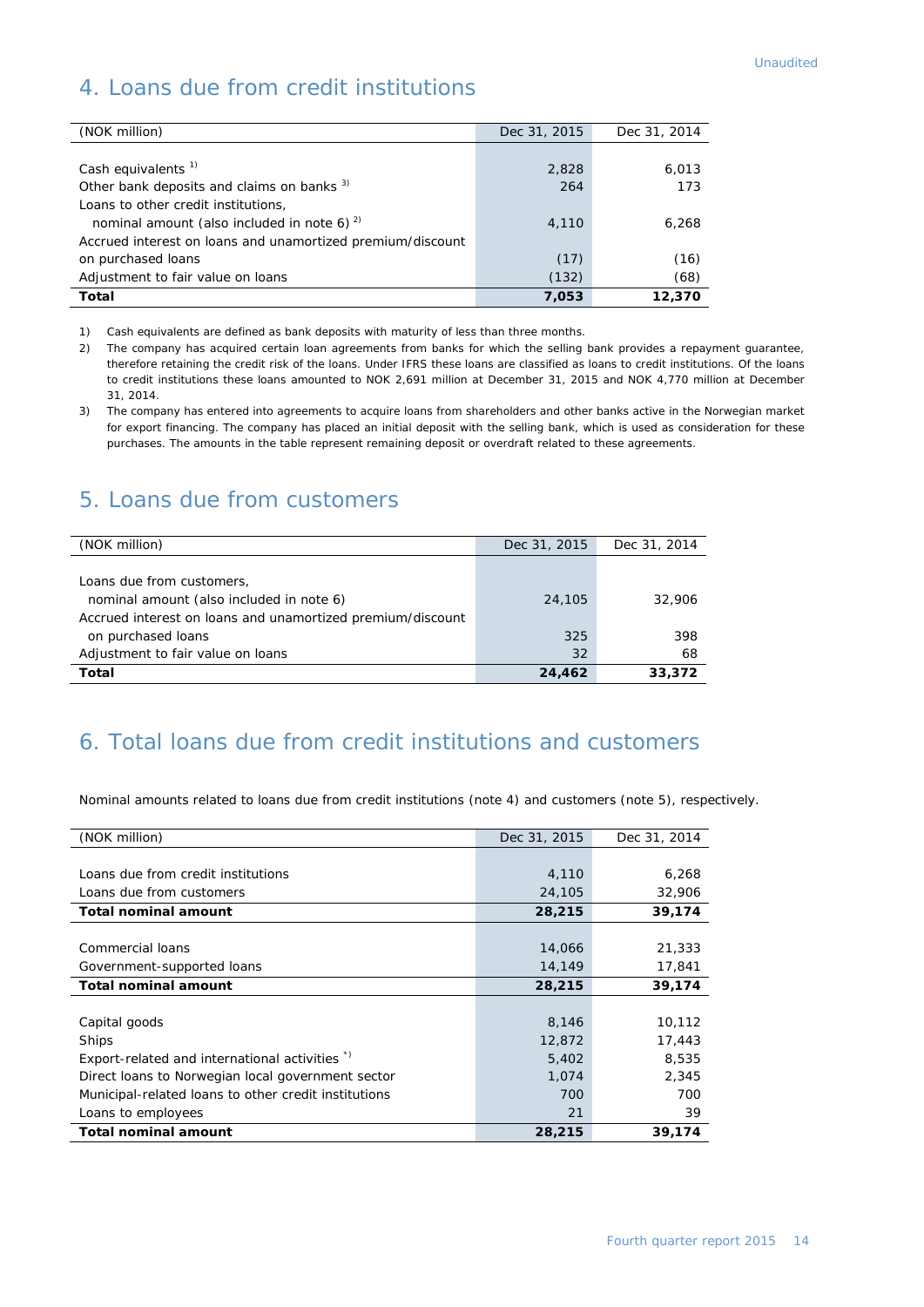\*) Export-related and international activities consist of loans to the following categories of borrowers:

| (NOK million)               | Dec 31, 2015 | Dec 31, 2014 |
|-----------------------------|--------------|--------------|
|                             |              |              |
| Shipping                    | 2,476        | 2,934        |
| Infrastructure              | 790          | 977          |
| Banking and finance         | 747          | 626          |
| Real estate management      | 679          | 995          |
| Oil and gas                 | 309          | 485          |
| Consumer goods              | 300          | 450          |
| Environment                 | 101          | 118          |
| Renewable energy            | $\Omega$     | 1,950        |
| <b>Total nominal amount</b> | 5,402        | 8,535        |

### 7. Loans past due or impaired

| (NOK million)                                          | Dec 31, 2015 | Dec 31, 2014 |
|--------------------------------------------------------|--------------|--------------|
|                                                        |              |              |
| Interest and principal installment 1-30 days past due  | $\Omega$     | 0            |
| Not matured principal on loans                         |              |              |
| with payments 1-30 days past due                       | $\Omega$     | O            |
| Interest and principal installment 31-90 days past due | $\Omega$     | 0            |
| Not matured principal on loans                         |              |              |
| with payments 31-90 days past due                      | $\Omega$     | 0            |
|                                                        |              |              |
| Interest and principal installment                     |              |              |
| more than 90 days past due                             | 195          | 212          |
| Not matured principal on loans                         |              |              |
| with payments more than 90 days past due               | 322          | 329          |
|                                                        |              |              |
| Total loans past due                                   | 517          | 541          |
|                                                        |              |              |
| Relevant collateral or guarantees received *)          | 409          | 440          |
| Fair value adjustment on loans past due                | 79           | 66           |
| Impairments on loans measured at amortized cost        | $\Omega$     | 0            |

\*) A total of NOK 108 million relates to exposure towards Icelandic banks as of December 31, 2015 and NOK 101 million as of December 31, 2014, and are as of the balance sheet date not considered guaranteed in a satisfactory manner. These loans are measured at fair value at each balance sheet date. The change in fair value in the period is reflected in the line item 'Net gains/losses on financial instruments at fair value'. Apart from the fair value adjustments already recognized in the income statement, related to the exposure towards the Icelandic banks discussed above, the company considers all other loans to be secured in a satisfactory manner. For these transactions, amounting to NOK 409 million, the Norwegian government, through the Guarantee Institute for Export Credit (GIEK), guarantees approximately 98 percent of the amounts in default. The remaining 2 percent are guaranteed by private banks, most of them operating in Norway. Where applicable, claims have already been submitted in accordance with the guarantees.

#### 8. Securities and repurchase receivable

| (NOK million)                                          | Dec 31, 2015 | Dec 31, 2014 |
|--------------------------------------------------------|--------------|--------------|
|                                                        |              |              |
| Trading portfolio                                      | 22,292       | 26,292       |
| Other securities at fair value through profit and loss | 1.895        | 1.699        |
| Total                                                  | 24,187       | 27.991       |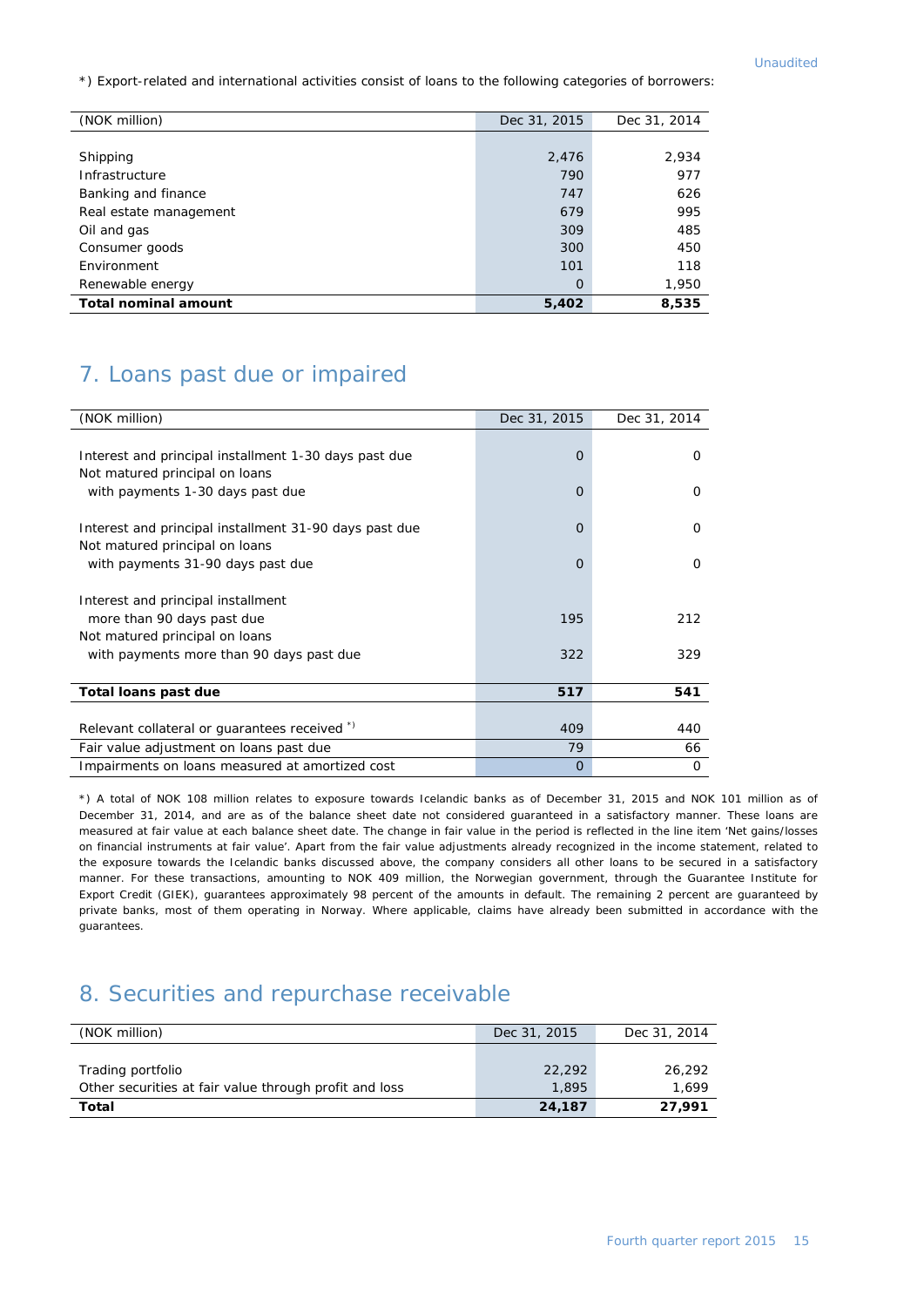### 9. Property, equipment and investment property

| (NOK million)                              | Dec 31, 2015 | Dec 31, 2014 |
|--------------------------------------------|--------------|--------------|
|                                            |              |              |
| Buildings and land in own use              | 125          | 130          |
| Investment property                        | 77           | 79           |
| <b>Total buildings and land</b>            | 202          | 209          |
|                                            |              |              |
| Other fixed assets                         | 6            | 8            |
| Total fixed assets and investment property | 208          | 217          |

### 10. Other assets

| (NOK million)                    | Dec 31, 2015 | Dec 31, 2014 |
|----------------------------------|--------------|--------------|
|                                  |              |              |
| Settlement account 108 Agreement | 268          | 182          |
| Cash collateral provided         | 3.277        | 3,181        |
| Collateral deposit <sup>*</sup>  | 1,321        | 1.115        |
| Other                            | 71           | 126          |
| <b>Total other assets</b>        | 4.937        | 4.604        |

\*)The Collateral deposit relates to a USD 150 million deposit of collateral for the benefit of Citibank N.A. to cover Eksportfinans' day to day settlement activity. This amount can be adjusted up or down depending on settlement activity of Eksportfinans. The deposit shall stay in place while any secured obligations are in place. Citibank is entitled to at any time without prior notice to Eksportfinans to set-off or transfer all or part of the Deposit in or towards satisfaction of all or any part of the secured obligations. The agreement was entered into in 2014.

### 11. Bond debt

| (NOK million)                    |        | Dec 31, 2015 Dec 31, 2014 |
|----------------------------------|--------|---------------------------|
|                                  |        |                           |
| Bond debt                        | 51,670 | 66.157                    |
| Adjustment to fair value on debt | (940)  | (607)                     |
| Accrued interest                 | 444    | 863                       |
| <b>Total bond debt</b>           | 51,174 | 66,413                    |

### 12. Other liabilities

| (NOK million)                  | Dec 31, 2015 | Dec 31, 2014 |
|--------------------------------|--------------|--------------|
|                                |              |              |
| Grants to mixed credits        | 38           | 44           |
| Cash collateral received       | 1,889        | 4,508        |
| Other short-term liabilities   | 25           | 48           |
| <b>Total other liabilities</b> | 1,952        | 4,600        |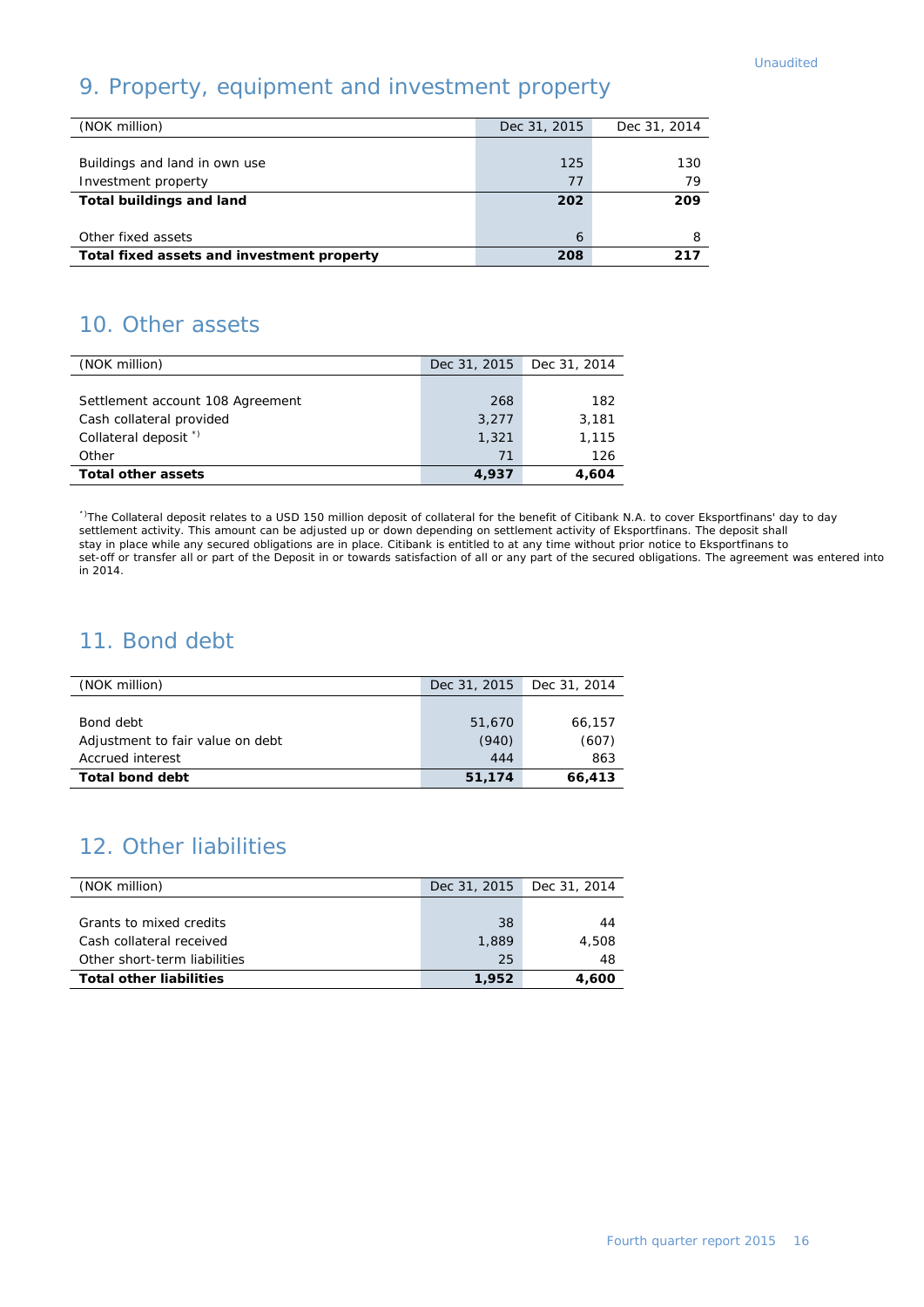### 13. Segment information

The company is divided into three business areas: Export lending, Municipal lending and Securities. After the sale of Kommunekreditt Norge AS, municipal lending consists of loans extended directly to municipalities and municipalrelated loans to savings banks that were purchased from Kommunekreditt Norge AS in connection with the sale of the subsidiary in 2009. The company also has a treasury department responsible for the day to day risk management and asset and liability management. Income and expenses related to treasury are divided between the three business areas. For income and expenses between the segments, the transactions are at arms length.

#### **Income and expenses divided between segments**

|                                                    | <b>Export lending</b> |                      | <b>Municipal lending</b> |          | <b>Securities</b> |          |
|----------------------------------------------------|-----------------------|----------------------|--------------------------|----------|-------------------|----------|
|                                                    |                       | The year<br>The year |                          | The year |                   |          |
| (NOK million)                                      | 2015                  | 2014                 | 2015                     | 2014     | 2015              | 2014     |
|                                                    |                       |                      |                          |          |                   |          |
| Net interest income <sup>1)</sup>                  | 253                   | 312                  | 9                        | 45       | 112               | 104      |
|                                                    |                       |                      |                          |          |                   |          |
| Commissions and                                    |                       |                      |                          |          |                   |          |
| income related to banking services $2$             | $\overline{O}$        | $\Omega$             | $\mathbf{O}$             | O        | $\mathbf 0$       | $\Omega$ |
| Commissions and                                    |                       |                      |                          |          |                   |          |
| expenses related to banking services <sup>2)</sup> | $\Omega$              | $\Omega$             | $\Omega$                 | $\Omega$ | $\Omega$          | $\Omega$ |
| Net gains/(losses)                                 |                       |                      |                          |          |                   |          |
| on financial instruments at fair value 3)          | 21                    | (11)                 | $\overline{2}$           | $\Omega$ | (65)              | (46)     |
| Income/expense allocated by volume 4)              | 21                    | (27)                 | 2                        | (3)      | 23                | (20)     |
| Net other operating income                         | 42                    | (38)                 | $\overline{\mathbf{4}}$  | (3)      | (42)              | (66)     |
|                                                    |                       |                      |                          |          |                   |          |
| <b>Total operating income</b>                      | 295                   | 274                  | 13                       | 42       | 70                | 38       |
| <b>Total operating expenses</b>                    | 58                    | 84                   | 3                        | 6        | 80                | 90       |
| Pre-tax operating profit/(loss)                    | 237                   | 190                  | 10                       | 36       | (10)              | (52)     |
|                                                    |                       |                      |                          |          |                   |          |
| Taxes                                              | 65                    | 48                   | 3                        | 9        | (3)               | (13)     |
| Non-IFRS profit for the period excluding           |                       |                      |                          |          |                   |          |
| unrealized gains/(losses) on financial             |                       |                      |                          |          |                   |          |
| instruments and excluding realized                 |                       |                      |                          |          |                   |          |
| losses/(gains) hedged by the PHA                   | 172                   | 142                  | 7                        | 27       | (7)               | (39)     |

1) Net interest income includes interest income directly attributable to the segments based on Eksportfinans' internal pricing model. The treasury department obtains interest on Eksportfinans' equity and in addition the positive or negative result (margin) based on the difference between the internal interest income from the segments and the actual external funding cost. Net interest income in the treasury department is allocated to the reportable segments based on volume for the margin, and risk weighted volume for the interest on equity.

2) Income/(expense) directly attributable to each segment.

3) For Export lending the figures are related to unrealized gains/(losses) on the Icelandic bank exposure. In this context, the fair value adjustments on the Icelandic bank exposure have been treated as realized, as they are not expected to be reversed towards maturity, as other unrealized gains and losses. For Securities the figures are related to realized gains/(losses) on financial instruments.

4) Income/expense, other than interest, in the treasury department has been allocated to the business areas by volume. These are items included in net other operating income in the income statement.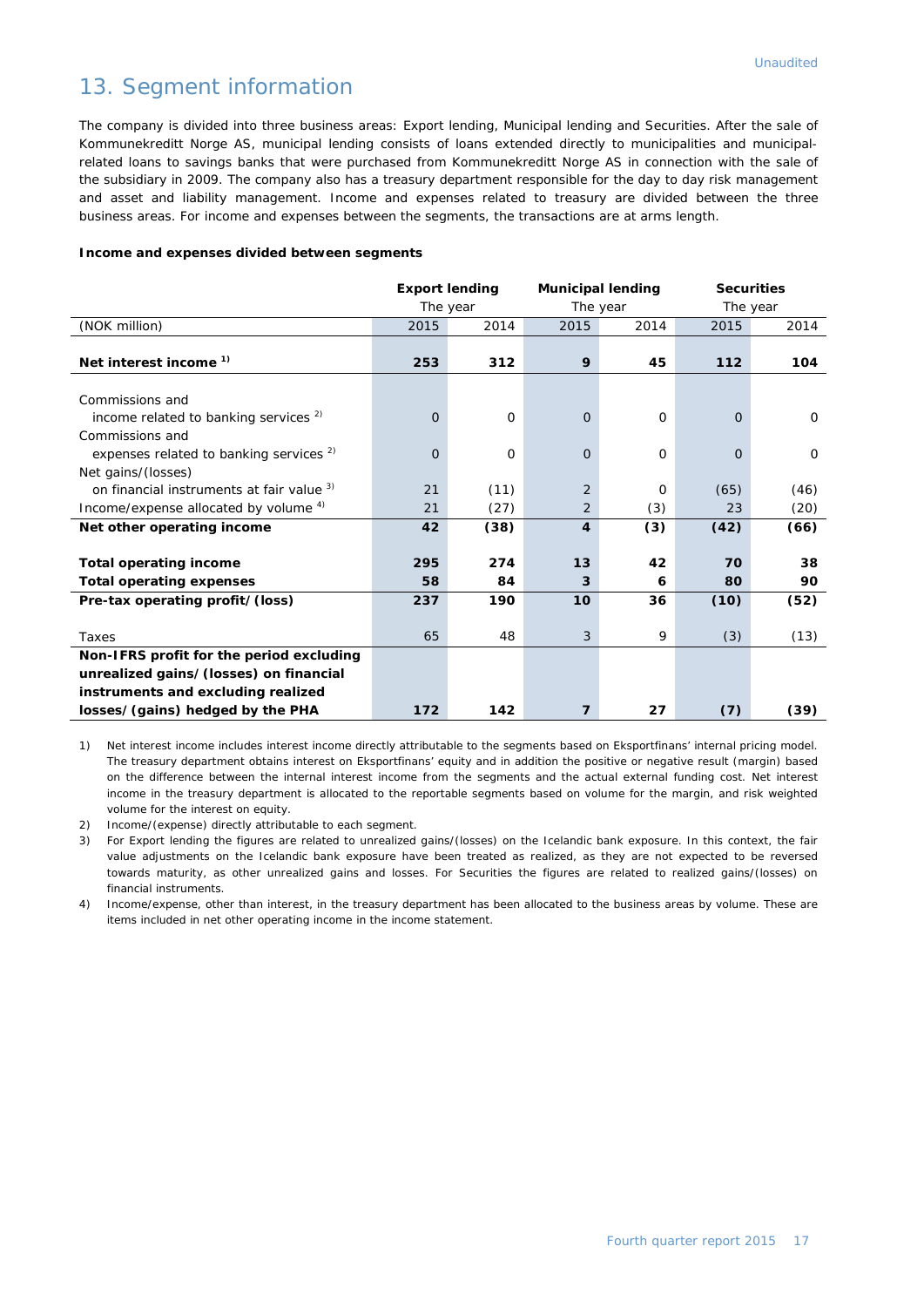#### **Reconciliation of segment profit measure to total comprehensive income**

|                                                              |       | The year |
|--------------------------------------------------------------|-------|----------|
| (NOK million)                                                | 2015  | 2014     |
|                                                              |       |          |
| Export lending                                               | 172   | 142      |
| Municipal lending                                            |       | 27       |
| <b>Securities</b>                                            | (7)   | (39)     |
| Non-IFRS profit for the period                               |       |          |
| excluding unrealized gains/(losses) on financial instruments |       |          |
| and excluding realized losses/(gains) hedged by the PHA      | 172   | 130      |
|                                                              |       |          |
| Net unrealized gains/(losses) <sup>1)</sup>                  | (699) | (6, 017) |
| Unrealized losses/(gains) related to                         |       |          |
| the Icelandic bank exposure included above 1)                | 12    |          |
| Realized losses/(gains) hedged by the Portfolio              |       |          |
| Hedge Agreement (PHA) <sup>2)</sup>                          | (62)  | $\Omega$ |
| Tax effect of the items above                                | 226   | 1,566    |
| Total comprehensive income                                   | (351) | (4, 314) |

1) Reversal of previously recognized loss (at exchange rates applicable at reporting date).

2) Securities have been sold with realized gains/losses. These gains and losses are covered by the PHA, and will be settled according to that agreement. Eksportfinans therefore believes it is useful for investors to present this non-IFRS profit figure with such gains/losses excluded due to the economic arrangement under, and the accounting impacts of, the PHA.

### 14. Material transactions with related parties

The company's two largest shareholders, DNB Bank ASA and Nordea Bank Norge ASA, are considered to be related parties in accordance with IAS 24 Related Party Disclosures. All transactions with related parties are made on market terms.

|                                                 | Acquired  |              | Guarantees  | Guarantees    |                  |
|-------------------------------------------------|-----------|--------------|-------------|---------------|------------------|
| (NOK million)                                   | loans $1$ | Deposits $2$ | issued $3)$ | received $4)$ | PHA <sup>5</sup> |
|                                                 |           |              |             |               |                  |
|                                                 |           |              |             |               |                  |
| Balance January 1, 2015                         | 4 3 1 1   | 553          | 89          | 14 494        | (542)            |
| Change in the period                            | (2 102)   | 418          | 16          | (6 177)       | 123              |
| Balance December 31, 2015                       | 2 2 1 0   | 971          | 105         | 8 3 1 7       | (419)            |
|                                                 |           |              |             |               |                  |
| Balance January 1, 2014                         | 4.732     | 312          | 73          | 16.622        | (295)            |
| Change of balance January 1, 2014 <sup>6)</sup> | 0         | $\Omega$     | $\Omega$    | 1,455         | O                |
| Change in the period                            | (421)     | 241          | 16          | (3,583)       | (247)            |
| Balance December 31, 2014                       | 4.311     | 553          | 89          | 14,494        | (542)            |

1) The company acquired loans from banks. The loans were part of the company's ordinary lending activity, as they were extended to the export industry. Since the selling banks provided a guarantee for the loans, not substantially all of the risk and rewards were transferred to the company, thus the loans are classified as loans due from credit institutions in the balance sheet.

2) Deposits made by the company.

- 3) Guarantees issued by the company to support the Norwegian export industry.
- 4) Guarantees provided to the company from the related parties.
- 5) Eksportfinans has entered into a derivative portfolio hedge agreement with the majority of its shareholders. The agreement, effective from March 1, 2008, will offset losses up to NOK 5 billion in the liquidity portfolio held as of February 29, 2008. The agreement will also offset any gains in the portfolio as of the same date. The payments to or from the company related to the losses or gains, respectively, in the portfolio, will take place on the last day of February each year, with the first payment in 2011. The agreement expires with the maturities of the bonds included in the contract, with the latest maturity on December 31, 2023. Eksportfinans will pay a monthly fee of NOK 5 million to the participants in the agreement. The balances show the related parties' share of the fair value of the contract as of the balance sheet date. A negative balance indicates that Eksportfinans owes money to the related parties. For further information see the company's annual report on Form 20-F for the fiscal year ended December 31, 2014, (filed with the Securities and Exchange Commission on April 29, 2015 and published on Eksportfinans' web page, www.eksportfinans.no).

6) Balance at January 1, 2014, has been changed in 2014, due to internal corrections.

In addition to the transactions reflected in the above table, Eksportfinans' three major owner banks have extended a committed liquidity facility of USD 1 billion to the company. The facility has a twelve month maturity with the possibility of extension, and was most recently renewed for another year in the second quarter of 2015. Eksportfinans has not utilized this credit facility.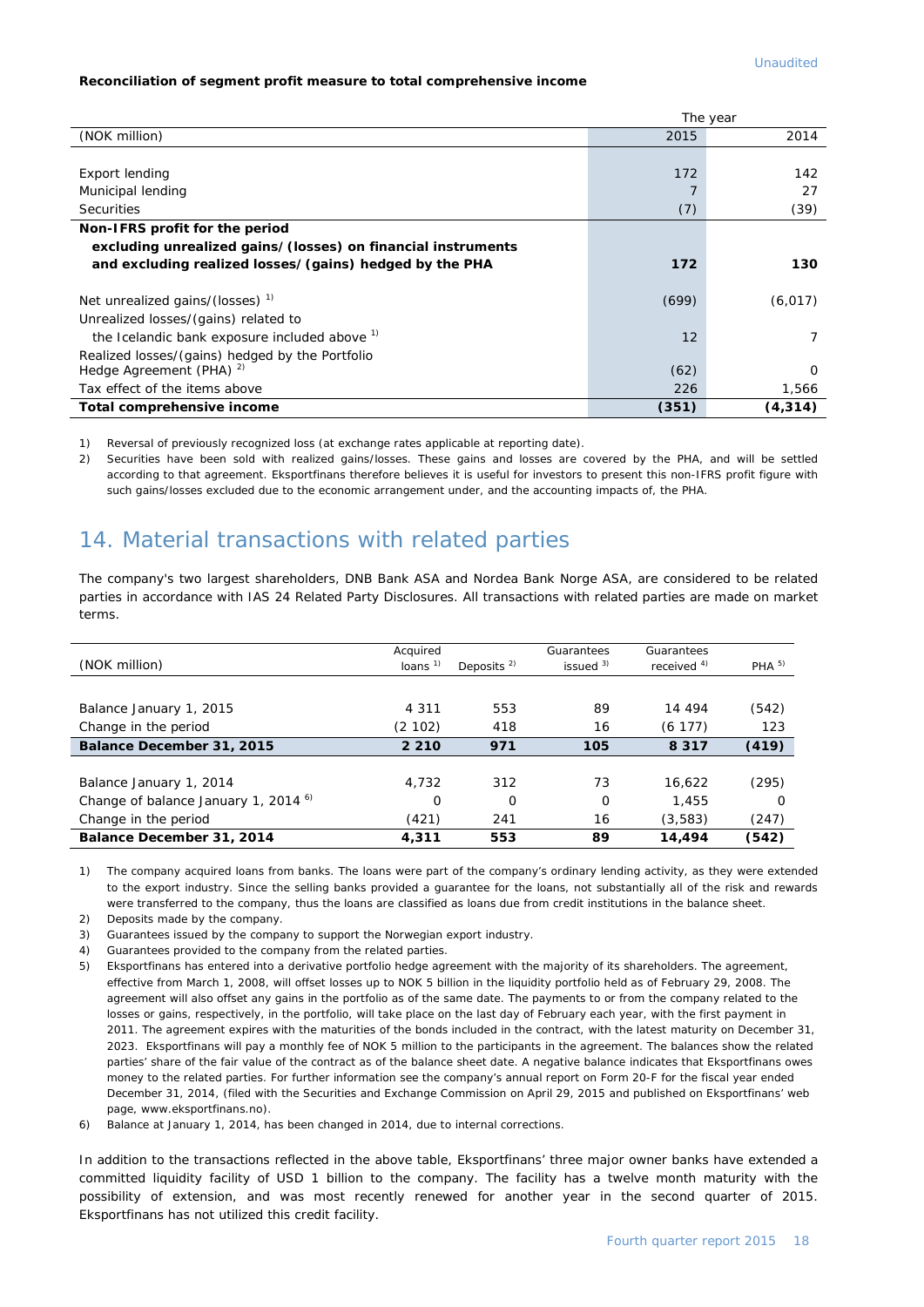#### 15. Market risk - effects from economic hedging

Note 2 specifies the net realized and unrealized gains/losses on financial instruments, showing separately the gains/losses related to financial derivatives. When presented to the company's management and Board of Directors, the figures are prepared showing the various financial instruments after netting with related economic hedges, since derivatives are used as economic hedges of the market risk of specific assets and liabilities.

The below table specifies net realized and unrealized gains/(losses) on financial instruments at fair value, netted with related economic hedges.

#### **Net realized and unrealized gains/(losses) on financial instruments at fair value**

|                                                                  |       | Fourth quarter |       | The year |
|------------------------------------------------------------------|-------|----------------|-------|----------|
| (NOK million)                                                    | 2015  | 2014           | 2015  | 2014     |
|                                                                  |       |                |       |          |
| Securities <sup>1)</sup>                                         | (75)  | (10)           | (126) | (48)     |
| Other financial instruments at fair value <sup>1)</sup>          | (1)   | (3)            | 34    | (4)      |
| Net realized gains/(losses)                                      | (76)  | (13)           | (92)  | (52)     |
|                                                                  |       |                |       |          |
| Loans and receivables <sup>1)</sup>                              | (13)  | (17)           | (68)  | (30)     |
| Securities $1$                                                   | 61    | 32             | 74    | 17       |
| Bond debt <sup>1) 2) 3)</sup>                                    | (167) | (90)           | (669) | (5,992)  |
| Subordinated debt and capital contribution securities 1) 2) 3)   | (4)   | (6)            | (13)  | (32)     |
| Other financial instruments at fair value <sup>1)</sup>          | (1)   | 5              | O     | 5        |
| Net unrealized gains/(losses)                                    | (124) | (76)           | (676) | (6,032)  |
|                                                                  |       |                |       |          |
| Financial derivatives related to the 108 Agreement <sup>4)</sup> | (9)   | (10)           | (24)  | 14       |
| Net realized and unrealized gains/(losses)                       | (209) | (99)           | (792) | (6,070)  |

1) Including financial derivatives with purpose of economic hedging.<br>2) Accumulated net gain on own debt is NOK 1,628 million as of

2) Accumulated net gain on own debt is NOK 1,628 million as of December 31, 2015, compared to NOK 2,310 million as of December 31, 2014.

3) In 2015, Eksportfinans had an unrealized loss of NOK 682 million (loss of NOK 6,023 million in the same period of 2014) on its own debt, net of derivatives.

4) Derivatives related to components of the 108 Agreement. The 108 Agreement is accounted for at amortized cost, hence these derivatives are not included in the effects related to financial instruments at fair value.

Interest, and the interest effect of economic hedging instruments, is classified as interest income or expense in the statement of comprehensive income. Changes in fair value are recorded in the line item 'Net gains/(losses) on financial instruments at fair value'. For the years 2015 and 2014, the company recorded NOK 1,802 million and NOK 2,297 million respectively, of interest income on loans due from credit institutions, loans due from customers and securities and NOK 2,505 million and NOK 2,954 million, respectively, of interest expense on commercial paper and bond debt, subordinated debt and capital contribution securities. In the same periods the company recorded negative NOK 26 million, and negative NOK 37 million, respectively, of interest income on economic hedging instruments and negative NOK 1,103 million and negative NOK 1,154 million, respectively, of interest expense on economic hedging instruments.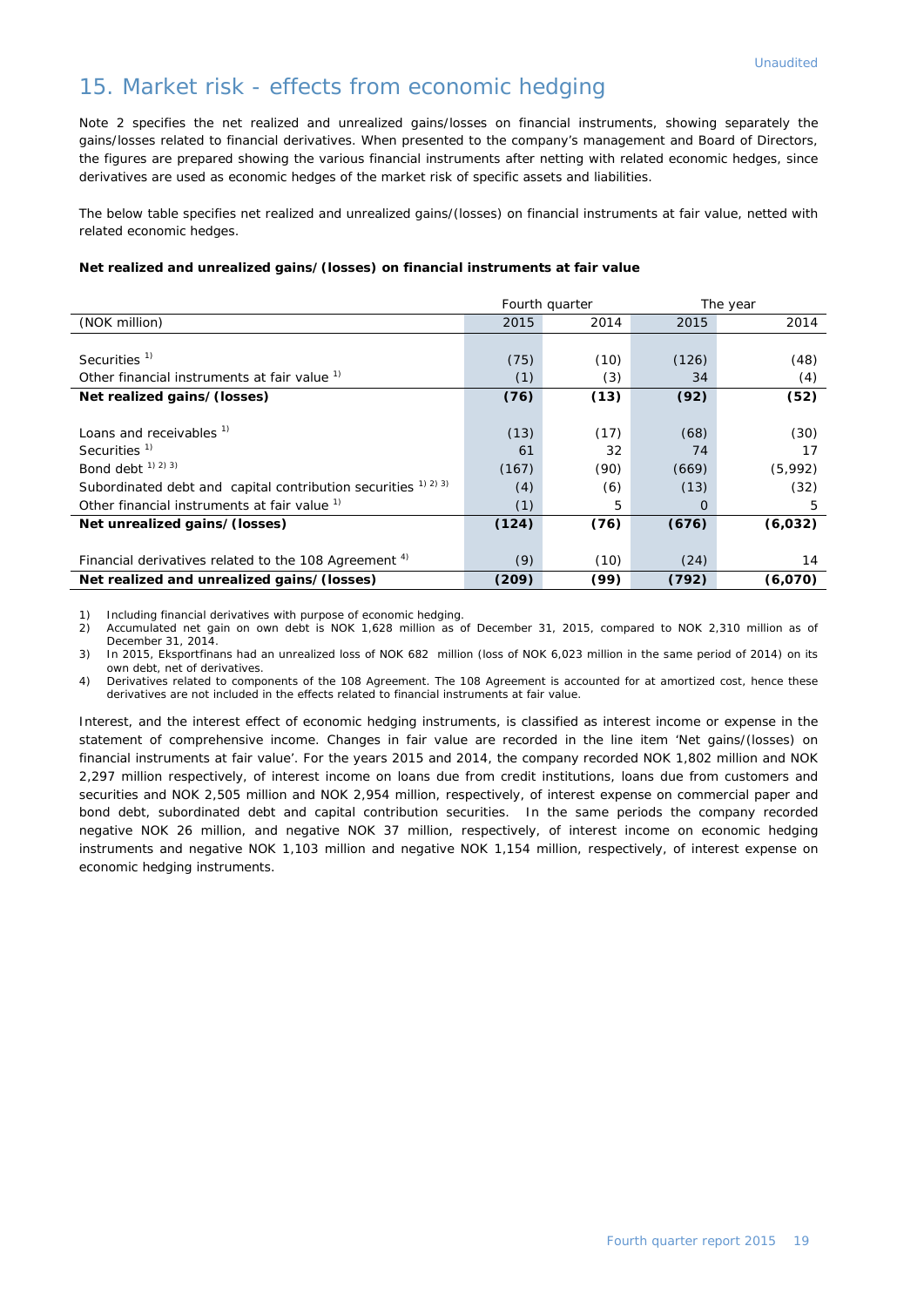### 16. Maturity analysis

#### **Maturity analysis of financial assets and liabilities based on expected maturities at December 31, 2015**

|                                          |           |           |             | From      |             |          |           |
|------------------------------------------|-----------|-----------|-------------|-----------|-------------|----------|-----------|
|                                          |           | From      | From        | 1 year    | From        |          |           |
|                                          | Up to     | 1 month   | 3 months    | up to     | 3 year up   |          |           |
|                                          | and       | up to and | up to and   | and       | to and      |          |           |
|                                          | including | including | including 1 | including | including 5 | Over     |           |
| (NOK million)                            | 1 month   | 3 months  | year        | 3 years   | years       | 5 years  | Total     |
| <b>Assets</b>                            |           |           |             |           |             |          |           |
| Loans and receivables due from credit    |           |           |             |           |             |          |           |
| institutions                             | 1.769     | 302       |             | 66        |             | 92       |           |
|                                          |           | 972       | 2,497       |           | 56          |          | 4,783     |
| Loans and receivables due from customers | 1,163     |           | 5,519       | 10,195    | 7,054       | 4,443    | 29,347    |
| Securities                               | 4         | 1,503     | 8,590       | 1,475     | 819         | 3,952    | 16,342    |
| Derivatives net settled                  | 0         | (16)      | 1,215       | 245       | 245         | 502      | 2,192     |
| Derivatives gross settled (pay leg)      | (8, 142)  | (5, 379)  | (16, 983)   | (1, 727)  | (3, 431)    | (3,701)  | (39, 362) |
| Derivatives gross settled (receive leg)  | 8,596     | 5,622     | 17,892      | 1,944     | 3,678       | 3,886    | 41,617    |
| Cash collateral                          | 0         | 3,277     | 0           | $\Omega$  | $\Omega$    | $\Omega$ | 3,277     |
| <b>Total assets</b>                      | 3,390     | 6,282     | 18,731      | 12,198    | 8,422       | 9,174    | 58,195    |
| Liabilities                              |           |           |             |           |             |          |           |
|                                          |           |           |             |           |             |          |           |
| Non-structured bond debt                 | 8         | 74        | 27.999      | 10.426    | 3.189       | 2.199    | 43.894    |
| Structured bond debt                     | 5         | 94        | 1,875       | 2,321     | 1,176       | 5,580    | 11,051    |
| Derivatives net settled                  | 88        | 75        | 343         | 706       | 706         | 154      | 2,073     |
| Derivatives gross settled (pay leg)      | 2,515     | 4,062     | 6,416       | 1.083     | 193         | 3.089    | 17,357    |
| Derivatives gross settled (receive leg)  | (2, 430)  | (3,981)   | (5,068)     | (915)     | (199)       | (3,043)  | (15,636)  |
| Cash collateral                          | 0         | 1,889     | 0           | 0         | $\Omega$    | 0        | 1,889     |
| Subordinated loans                       | 0         | 0         | 0           | $\Omega$  | 0           | 0        | $\Omega$  |
| <b>Total liabilities</b>                 | 185       | 2,212     | 31,564      | 13,622    | 5,066       | 7,980    | 60,629    |

#### **Maturity analysis of financial assets and liabilities based on expected maturities at December 31, 2014**

|                                          |           |           |             | From      |             |          |           |
|------------------------------------------|-----------|-----------|-------------|-----------|-------------|----------|-----------|
|                                          |           | From      | From        | 1 year    | From        |          |           |
|                                          | Up to     | 1 month   | 3 months    | up to     | 3 year up   |          |           |
|                                          | and       | up to and | up to and   | and       | to and      |          |           |
|                                          | including | including | including 1 | including | including 5 | Over     |           |
| (NOK million)                            | 1 month   | 3 months  | year        | 3 years   | years       | 5 years  | Total     |
| <b>Assets</b>                            |           |           |             |           |             |          |           |
| Loans and receivables due from credit    |           |           |             |           |             |          |           |
| institutions                             | 5,146     | 28        | 1,082       | 2,684     | 78          | 130      | 9,149     |
| Loans and receivables due from customers | 909       | 1,255     | 6,824       | 15,278    | 8,184       | 7,298    | 39,748    |
| Securities                               | 493       | 1.704     | 11,441      | 9.952     | 893         | 2.602    | 27,084    |
| Derivatives net settled                  | 15        | 85        | 1,111       | 579       | 579         | 540      | 2,910     |
| Derivatives gross settled (pay leg)      | (5, 184)  | (8, 859)  | (17, 463)   | (16, 467) | (4, 480)    | (4,623)  | (57,076)  |
| Derivatives gross settled (receive leg)  | 5,622     | 9,167     | 18,400      | 17,827    | 4,912       | 4,853    | 60,781    |
| Cash collateral                          | 0         | 4,508     | 0           | 0         | $\Omega$    | $\Omega$ | 4,508     |
| <b>Total assets</b>                      | 7,002     | 7,888     | 21,396      | 29,852    | 10,166      | 10,801   | 87,104    |
|                                          |           |           |             |           |             |          |           |
| Liabilities                              |           |           |             |           |             |          |           |
| Non-structured bond debt                 | 27        | 153       | 12,514      | 30,655    | 3,688       | 2,564    | 49,601    |
| Structured bond debt                     | 388       | 786       | 5.530       | 6.519     | 2,637       | 5,111    | 20,972    |
| Derivatives net settled                  | 79        | 84        | 412         | 910       | 910         | 384      | 2.779     |
| Derivatives gross settled (pay leg)      | 560       | 96        | 5,746       | 4,211     | 888         | 1,802    | 13,304    |
| Derivatives gross settled (receive leg)  | (560)     | (92)      | (4,664)     | (3, 165)  | (855)       | (1, 777) | (11, 113) |
| Cash collateral                          | 0         | 3,181     | 0           | 0         | 0           | $\Omega$ | 3,181     |
| Subordinated loans                       | 0         | 0         | 977         | $\Omega$  | $\Omega$    | $\Omega$ | 977       |
| <b>Total liabilities</b>                 | 494       | 4,207     | 20,514      | 39,130    | 7,269       | 8,085    | 79,699    |

The figures in the above table include principal and interest payable (receivable) at nominal value. For the figures in the above table, call and trigger dates as estimated in models are applied in the classification of the maturities. For some issues with call and trigger optionalities, the expected maturity is estimated using a sophisticated valuation system which is further described in our annual financial statements. The actual maturities might differ from these estimations.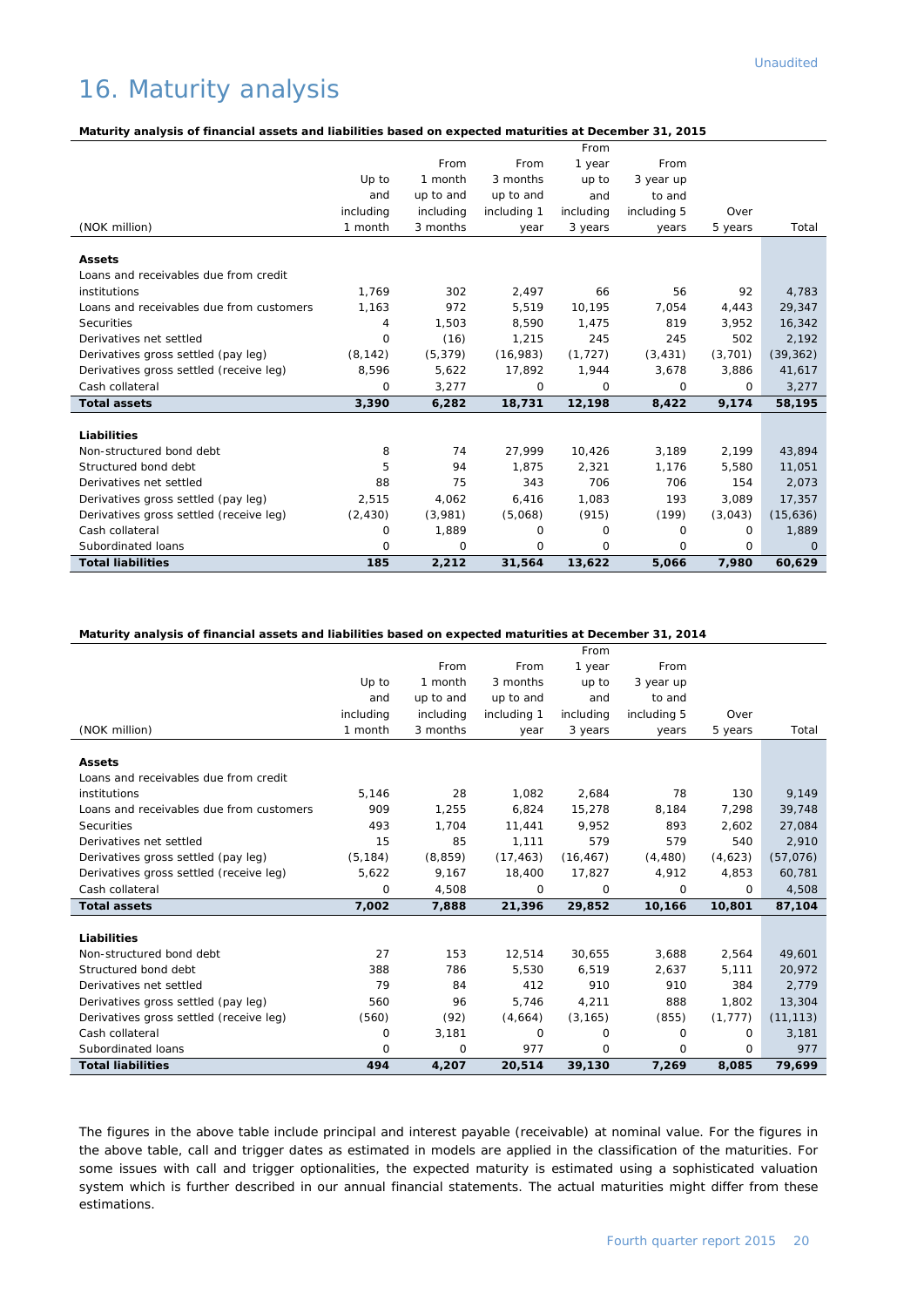### 17. Fair value of financial instruments

The methodology used for calculating fair values of financial instruments is consistent with the methodology defined in our audited annual report for the fiscal year ending 2014, except that there has been a change in the input used to calculate the fair value of unstructured bond debt. Historically, the credit spreads applied in the fair value measurement have been derived from current spreads on Eksportfinans' USD benchmarks quoted by Bloomberg. As fewer benchmarks are outstanding and the trading activity in the benchmark is lower, the Company has decided to use broker quotes from the major provider of such quotes in the Norwegian market. These quotes have been compared to the historical benchmark credit spreads observed on Bloomberg to ensure high correlation with historical trading prices. As a result of the change of input to the fair value measurement, unstructured bond debt is transferred from level 2 to level 3 in the fair value hierarchy.

#### **17.1 Sensitivity analysis**

#### Loans due from credit institutions or customers:

The following table shows the unrealized loss of each category of loans by increasing the credit spread by 1 basis point as well as the percentage of total lending portfolio.

|                              | December 31, 2015  |            | December 31, 2014  |            |  |
|------------------------------|--------------------|------------|--------------------|------------|--|
| (NOK million and percentage) | Sensitivity (1 bp) | Percentage | Sensitivity (1 bp) | Percentage |  |
|                              |                    |            |                    |            |  |
| Direct loans                 | (0.6)              | 7.2%       | (0.8)              | 5.0%       |  |
| Loans to municipalities      | (0.3)              | 7.7%       | (0.9)              | 11.1%      |  |
| Collaboration loans          | (0.1)              | 17.5%      | (0.4)              | 21.0 %     |  |
| Guaranteed loans             | (2.5)              | 67.6%      | (3.3)              | 62.9%      |  |
| <b>Total loans</b>           |                    | 100.0%     |                    | 100.0%     |  |

The spreads applied for fair value measurement of the combined total lending portfolio are in the range from -4 basis points to 152 basis points as of December 31, 2015 (from -4 basis points to 150 basis points as of December 31, 2014). For the combined total lending portfolio over the past two years credit spreads have changed 4 basis points per month in 95 percent of the time, representing NOK 15 million. As of December 31, 2014 a 95 percent confidence interval was 1 basis point representing NOK 6 million.

#### Securities:

Eksportfinans retrieved prices and credit spread quotes from six different market makers and pricing vendors as of December 31, 2015. Among the six different quote providers, the major price provider (Bloomberg) covered 64 percent (91 percent as of December 31, 2014). Eksportfinans also holds two securities originally in the PHA portfolio issued by the defaulted Washington Mutual (now non-existent). These securities were priced using recovery rates retrieved from Bloomberg.

#### Bond debt:

The following table shows the unrealized gain of each category of bond debt by increasing the credit spread by 1 basis point:

|                        | December 31, 2015  | December 31, 2014  |
|------------------------|--------------------|--------------------|
| (NOK million)          | Sensitivity (1 bp) | Sensitivity (1 bp) |
|                        |                    |                    |
| Unstructured bond debt | 5.0                | 9.0                |
| Structured bond debt   | 6.0                | 7.0                |

The spreads applied for fair value measurement of bond debt are in the range from 100 basis points to 175 basis points as of December 31, 2015 (from 132 basis points to 169 basis points as of year-end 2014).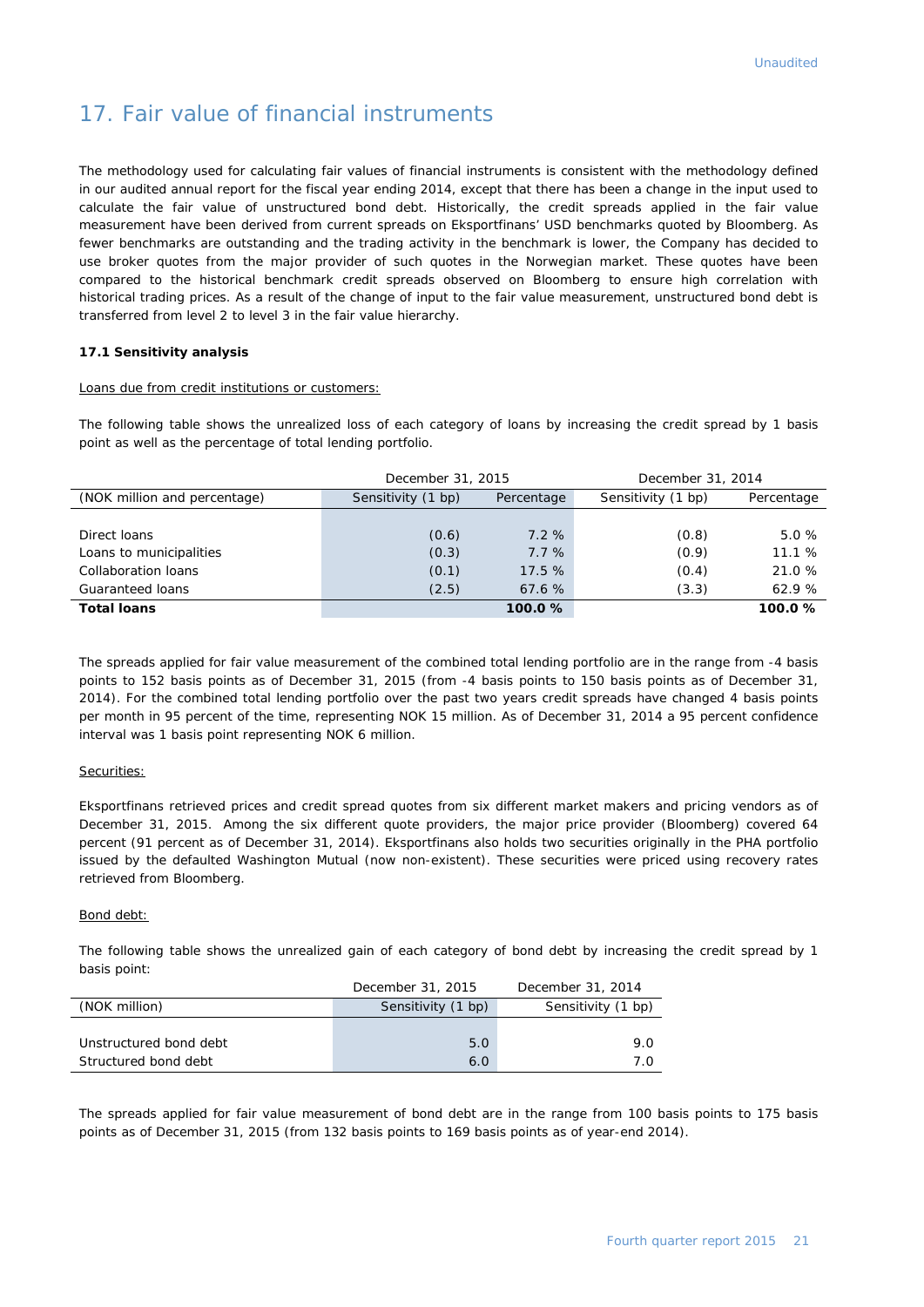#### **17.2 Financial assets measured at fair value through profit or loss**

|                                    |          | December 31, 2015 |                |        | December 31, 2014 |         |         |        |
|------------------------------------|----------|-------------------|----------------|--------|-------------------|---------|---------|--------|
| (NOK million)                      | Level 1  | Level 2           | Level 3        | Total  | Level 1           | Level 2 | Level 3 | Total  |
|                                    |          |                   |                |        |                   |         |         |        |
| Loans due from credit institutions | 286      | 5,800             | 408            | 6.494  | 1,728             | 10.066  | 384     | 12.178 |
| Loans due from customers           | 0        | 462               | 9.602          | 10.064 | 0                 | 1,735   | 13,471  | 15,206 |
| <b>Securities</b>                  | $\Omega$ | 24,187            | $\overline{O}$ | 24,187 | 0                 | 27.991  | O       | 27.991 |
| Financial derivatives              | $\Omega$ | 3,365             | 928            | 4,293  | 0                 | 5.663   | 1,408   | 7,071  |
| Other assets                       | $\Omega$ | 3.277             | $\mathbf{0}$   | 3.277  | 0                 | 3.181   | 0       | 3,181  |
| <b>Total fair value</b>            | 286      | 37,091            | 10,938         | 48,315 | 1,728             | 48,636  | 15,263  | 65.627 |

#### **17.3 Financial liabilities measured at fair value through profit or loss**

|                        |                | December 31, 2015 |                |          | December 31, 2014 |         |         |        |
|------------------------|----------------|-------------------|----------------|----------|-------------------|---------|---------|--------|
| (NOK million)          | Level 1        | Level 2           | Level 3        | Total    | ∟evel 1           | Level 2 | Level 3 | Total  |
|                        |                |                   |                |          |                   |         |         |        |
| Unstructured bond debt | $\Omega$       | 0                 | 26,534         | 26,534   | O                 | 27.916  | 0       | 27.916 |
| Structured bond debt   | 0              | $\mathbf 0$       | 9.322          | 9,322    | 0                 | 0       | 19,922  | 19,922 |
| Financial derivatives  | $\overline{O}$ | 3,401             | 997            | 4,398    | 0                 | 4,215   | 913     | 5.128  |
| Other liabilities      | 0              | 1,895             | $\overline{0}$ | 1,895    | 0                 | 4,514   | 0       | 4,514  |
| Subordinated debt      | $\Omega$       | $\overline{O}$    | $\Omega$       | $\Omega$ | $\Omega$          | O       | 965     | 965    |
| Total fair value       | 0              | 5,296             | 36,853         | 42.149   | 0                 | 36.645  | 21,800  | 58,445 |

#### **Movement of level 3 financial assets**

|                                                                                                                                    |                                                             | From January 1, 2015 to December 31, 2015      |                          | From January 1, 2014 to December 31, 2014 |                                                             |                                                |                          |           |
|------------------------------------------------------------------------------------------------------------------------------------|-------------------------------------------------------------|------------------------------------------------|--------------------------|-------------------------------------------|-------------------------------------------------------------|------------------------------------------------|--------------------------|-----------|
| (NOK million)                                                                                                                      | Loans and<br>receivables due<br>from credit<br>institutions | Loans and<br>receivables due<br>from customers | Financial<br>derivatives | Total                                     | Loans and<br>receivables due<br>from credit<br>institutions | Loans and<br>receivables due<br>from customers | Financial<br>derivatives | Total     |
| Opening balance                                                                                                                    | 384                                                         | 13,471                                         | 1.408                    | 15,263                                    | 476                                                         | 22,580                                         | 1,428                    | 24,483    |
| Total gains or losses <sup>*</sup> )                                                                                               | 64                                                          | 1,236                                          | (45)                     | 1,255                                     | 69                                                          | 2,584                                          | 412                      | 3,066     |
| Settlements                                                                                                                        | (40)                                                        | (5, 105)                                       | (435)                    | (5,580)                                   | (161)                                                       | (11,693)                                       | (432)                    | (12, 286) |
| <b>Closing balance</b>                                                                                                             | 408                                                         | 9,602                                          | 928                      | 10,938                                    | 384                                                         | 13,471                                         | 1,408                    | 15,263    |
| Total gains or losses <sup>"</sup><br>for the period in profit or<br>loss for<br>assets held at the end of the<br>reporting period | 64                                                          | 1,236                                          |                          | 1,301                                     | 69                                                          | 2,584                                          | 1,253                    | 3,906     |

\*) Presented under the line item 'Net gains/(losses) on financial instruments at fair value' in the statement of comprehensive income.

#### **Movement of level 3 financial liabilities**

|                                                                                                                                   | From January 1, 2015 to December 31, 2015 |                           |                          |                       |                     |                |                          | From January 1, 2014 to December 31, 2014 |                      |
|-----------------------------------------------------------------------------------------------------------------------------------|-------------------------------------------|---------------------------|--------------------------|-----------------------|---------------------|----------------|--------------------------|-------------------------------------------|----------------------|
| (NOK million)                                                                                                                     | Structured<br>bond debt                   | Unstructured<br>bond debt | Financial<br>derivatives | Subordinated<br>debt  | Total               | Bond debt      | Financial<br>derivatives | Subordinated<br>debt                      | Total                |
| <b>Opening balance</b>                                                                                                            | 19,922                                    | $\mathbf 0$               | 913                      | 965                   | 21,800              | 25,502         | 2,208                    | 902                                       | 28,612               |
| Total gains or losses *) **)                                                                                                      | (547)                                     | 213                       | 659                      | $\mathbf{0}$          | 325                 | 8,212          | (850)                    | 63                                        | 7,424                |
| <b>Settlements</b><br>Transfers ***)                                                                                              | (10, 053)<br>0                            | (1, 595)<br>27,916        | (575)<br>$\mathbf 0$     | (965)<br>$\mathbf{O}$ | (13, 188)<br>27,916 | (13, 792)<br>0 | (444)<br>0               | 0<br>0                                    | (14, 236)<br>$\circ$ |
| <b>Closing balance</b>                                                                                                            | 9,322                                     | 26,534                    | 997                      | $\mathbf 0$           | 36,853              | 19,922         | 913                      | 965                                       | 21,800               |
| Total gains or losses *) **)<br>for the period in profit or<br>loss for<br>liabilities held at the end<br>of the reporting period | (645)                                     | 196                       | 705                      | $\mathbf{0}$          | 256                 | 7,273          | (179)                    | 63                                        | 7,156                |

\*) Presented under the line item 'Net gains/(losses) on financial instruments at fair value' in the statement of comprehensive income.

\*\*) For liabilities, positive figures are represented as losses and negative figures are represented as gains.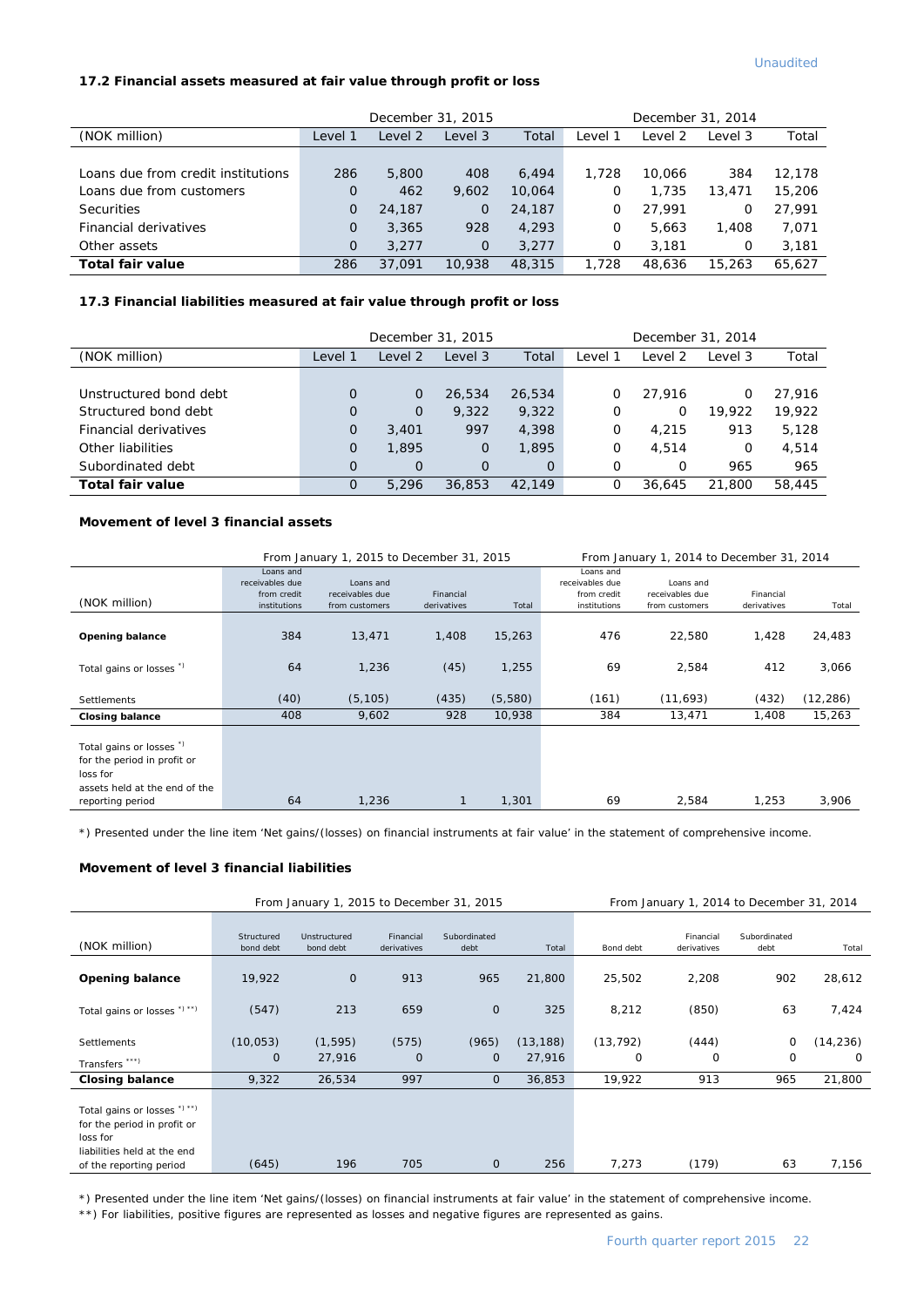\*\*\*) Unstructured bond debt is transferred from level 2 to level 3 assets due to lack of observable market data.

#### **17.4 Fair value of financial assets and liabilities**

The following table presents the financial assets and liabilities, with the fair value and carrying value (book value) of each class of financial instrument:

|                                    |        | Dec 31, 2015 | Dec 31,2014 |          |  |
|------------------------------------|--------|--------------|-------------|----------|--|
|                                    | Fair   | Carrying     | Fair        | Carrying |  |
| (NOK million)                      | value  | value        | value       | value    |  |
|                                    |        |              |             |          |  |
| <b>Assets</b>                      |        |              |             |          |  |
| Loans due from credit institutions | 7,003  | 7,053        | 13,214      | 12,370   |  |
| Loans due from customers           | 26,753 | 24,462       | 36,448      | 33,372   |  |
| <b>Securities</b>                  | 24,187 | 24,187       | 27,991      | 27,991   |  |
| Financial derivatives              | 4,293  | 4,293        | 7,071       | 7,071    |  |
| Other assets                       | 4,937  | 4,937        | 4,604       | 4,605    |  |
|                                    |        |              |             |          |  |
| Liabilities                        |        |              |             |          |  |
| Non-structured bond debt           | 43,634 | 41,852       | 48,879      | 46,491   |  |
| Structured bond debt               | 9,322  | 9,322        | 19,922      | 19,922   |  |
| Financial derivatives              | 4,398  | 4,398        | 5,129       | 5,129    |  |
| Other liabilities                  | 1,956  | 1,952        | 4,604       | 4,599    |  |
| Subordinated debt                  | O      | O            | 965         | 965      |  |

#### 18. Contingencies

Although Eksportfinans is no longer making new loans under the 108 Agreement, the 108 Agreement will remain in effect until all loans issued pursuant to the 108 Agreement have been repaid. Certain practices and procedures that were historically followed under the 108 Agreement were implicitly based on the expectation that the Company would be continuing to make new loans pursuant to the 108 Agreement. As this is no longer the case, there can be no assurance that either Eksportfinans or the Ministry of Trade, Industry and Fisheries (the Ministry) will not determine that changes to the practices and procedures are appropriate. In particular, prior to November 11, 2011, the Company historically followed a procedure in respect of the settlement account of the 108 Agreement which adjusted for differences in funding costs at the date of disbursement and at the date of prepayment of Government supported loans. Subsequent to the discontinuation of its activities in making new Government supported loans, the Company has proposed that such procedures no longer are appropriate. In light of the fact that the Company no longer is making new government supported loans the Ministry asserts that the fixed gross margin which Eksportfinans is guaranteed under the 108 Agreement should be reviewed and reduced. As the Ministry and the Company does not agree, these matters will, in accordance with the 108 Agreement, be referred to a court of arbitration. There can be no assurance as to the result of such proceedings. A judgment against the Company could result in reduced revenues from the fixed gross margin and in the Company being required to transfer amounts to the settlement account of the 108 Agreement that are larger than currently planned, which could adversely affect our results of operations or financial position.

#### 19. Events after the balance sheet date

There are no events after the balance sheet date materially affecting the financial statements.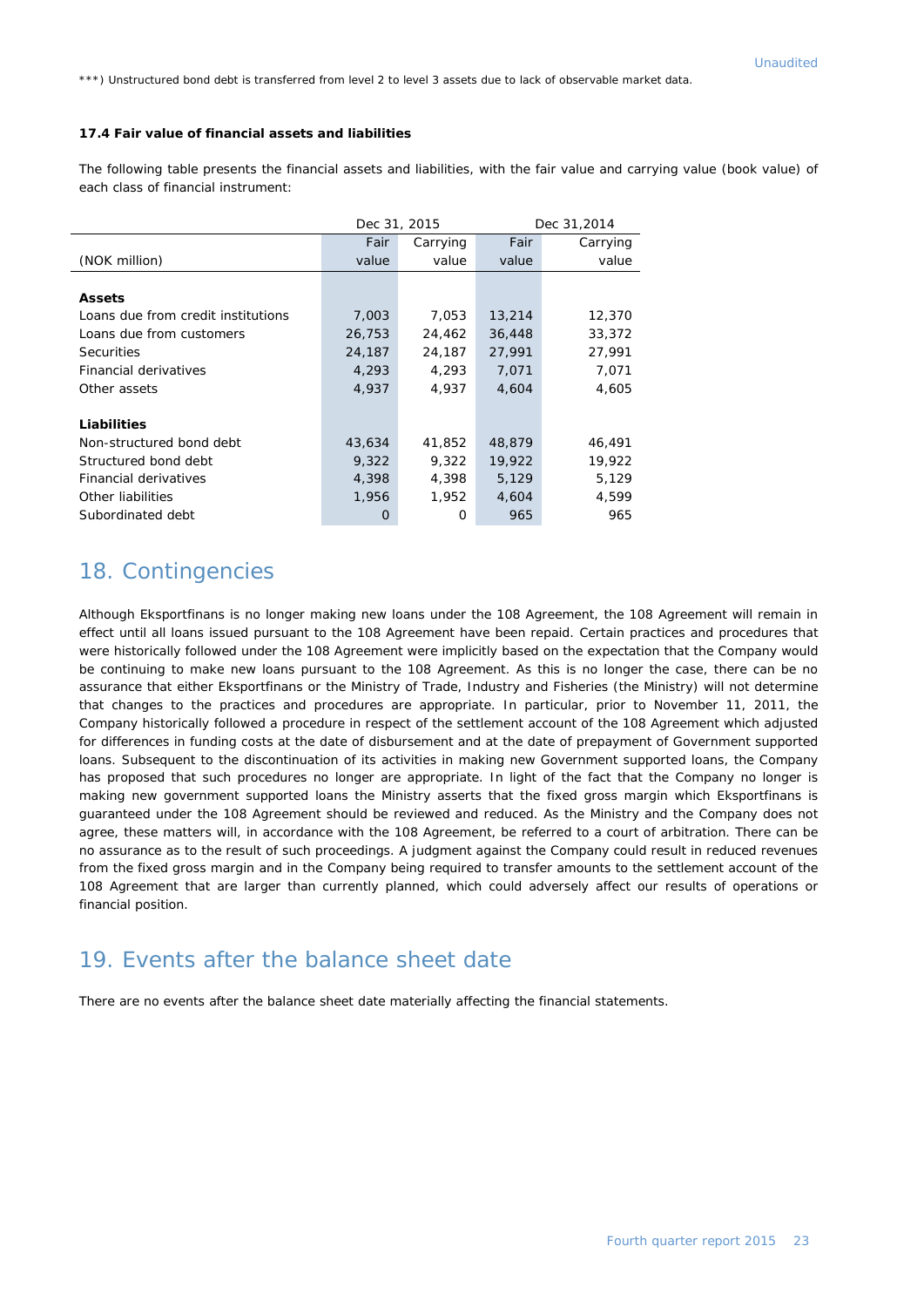#### Report on review of interim financial information

To the Board of Directors of Eksportfinans ASA

#### *Introduction*

*We have reviewed the accompanying condensed balance sheet of Eksportfinans ASA as of 31 December 2015 and the related condensed statement of comprehensive income, condensed statement of changes in equity and condensed cash flow statement for the twelve-month period then ended. Management is*  responsible for the preparation and presentation of this condensed interim financial information in *accordance with International Accounting Standard 34 "Interim Financial Reporting". Our responsibility is to express a conclusion on this interim financial information based on our review.*

#### *Scope of Review*

*We conducted our review in accordance with International Standard on Review Engagements 2410, "Review of Interim Financial Information Performed by the Independent Auditor of the Entity".* 

*A review of interim financial information consists of making inquiries, primarily of persons responsible for financial and accounting matters, and applying analytical and other review procedures.* 

*A review is substantially less in scope than an audit conducted in accordance with standards on auditing adopted by Den Norske Revisorforening, and consequently does not enable us to obtain assurance that we would become aware of all significant matters that might be identified in an audit. Accordingly, we do not express an audit opinion.*

#### *Conclusion*

Based on our review, nothing has come to our attention that causes us to believe that the *accompanying condensed interim financial information is not prepared, in all material respects, in accordance with International Accounting Standard 34 "Interim Financial Reporting".*

Oslo, February 19, 2016 **PricewaterhouseCoopers AS**

Erik Andersen State Authorised Public Accountant (Norway)